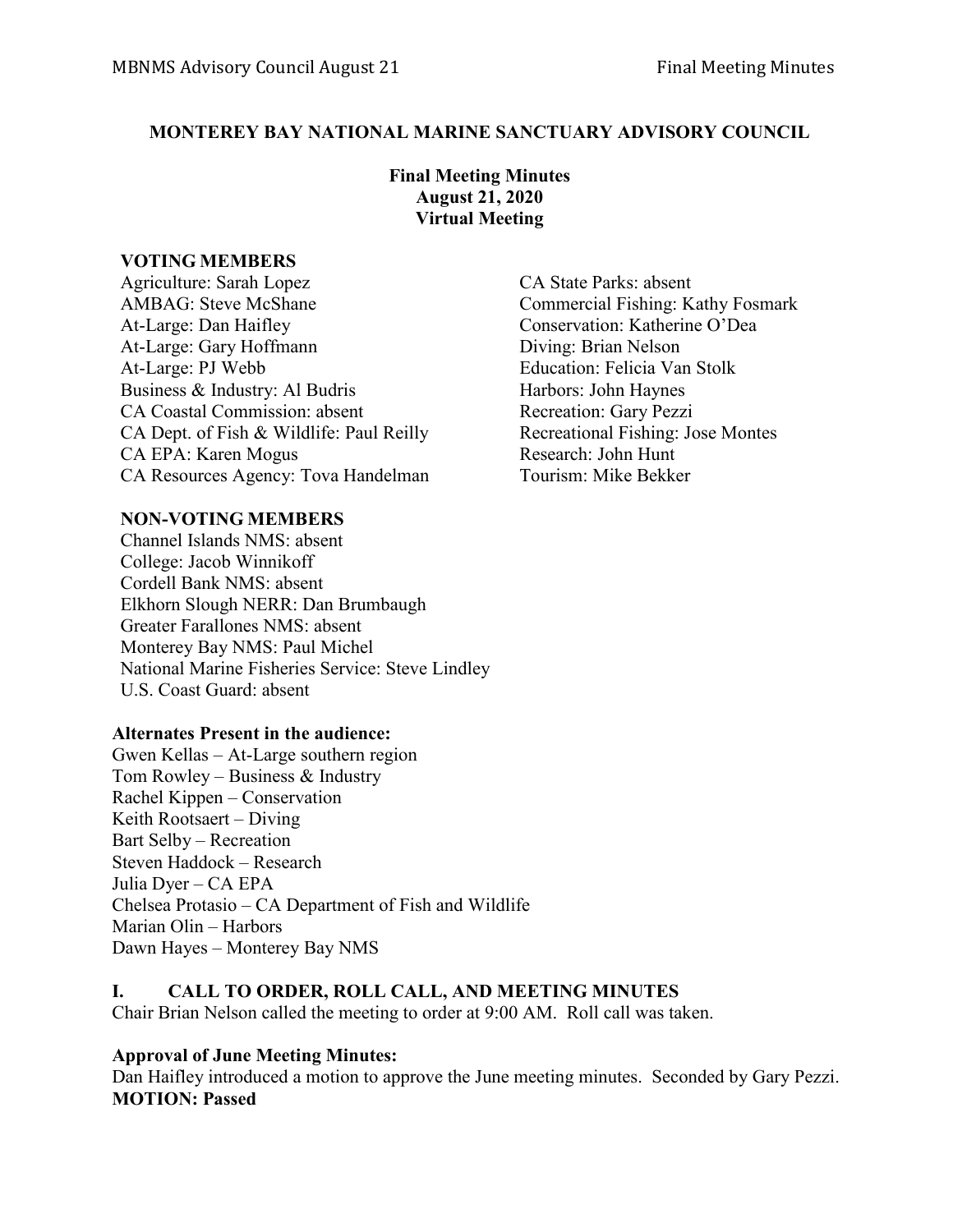(Vote: 15 in favor, 1 opposed, 0 abstentions)

## **Approval of July Meeting Minutes:**

Kathy Fosmark provided edits to her comments made during the July meeting. Dan Haifley clarified when he mentioned historical sites, he referenced both shipwrecks and native sites.

Comment informed the AC he submitted comments to Nichole Rodriguez after the meeting.

Katherine O'Dea introduced a motion to approve the July meeting minutes. Seconded by Mike Bekker.

### **MOTION: Passed**

(Vote: 14 in favor, 0 opposed, 1 abstention)

Felicia Van Stolk was sworn in as the Education alternate. Felicia Van Stalk is Executive Director at the Santa Cruz Museum of Natural History. She is an informal educator, well connected with both UC Santa Cruz and local K-12 educational institutions.

### **II. STANDING ITEM: MBNMS Superintendent Report**

Acknowledged the several severe fires along the central coast that has affected so many people including staff members of the Sanctuary.

Updated on the Management Plan: Dawn gave a presentation to AMBAG on August 12 and there will be a similar meeting for GFNMS on Monday August 24.

Staff continue to telework, and the Sanctuary is working on plans and guidelines for the return of on-site fieldwork and office work when it is safe to begin regular activities again.

Paul Michel announced he will be moving to the ONMS West Coast Regional Office at the beginning of the new fiscal year (October 1) and will be ending his position as Superintendent of MBNMS.

## **III. PUBLIC COMMENT FOR ITEMS NOT ON THE AGENDA**

Steve Scheiblauer: My name is Steve Scheiblauer for the record.

My comment is on the policy of the SAC to not publish, for public information and review, correspondence which you will be considering approving at a scheduled SAC meeting. I know that as a federally authorized council, you are not subject to California's open meeting law—the Brown Act. However, I do recall that there has been past discussion about conforming to the spirit of the Brown Act in transparency, even if it is not a legal requirement that you do so. A case in point is today's agenda action item on adopting a letter—and a position—on whether or not a large industrial development—a wind farm—belongs inside this NMS. The letter will say yes, no, or maybe, the public doesn't know where you will land, because the letter you will consider is not to be found on the sanctuary's website, or the link to today's agenda. In California, we are used to and expect that all information pertaining to decisions by public agencies is properly noticed and available. This is why, for example, AMBAG's publically noticed August 12 meeting, which contained an agenda item pertaining to comments on the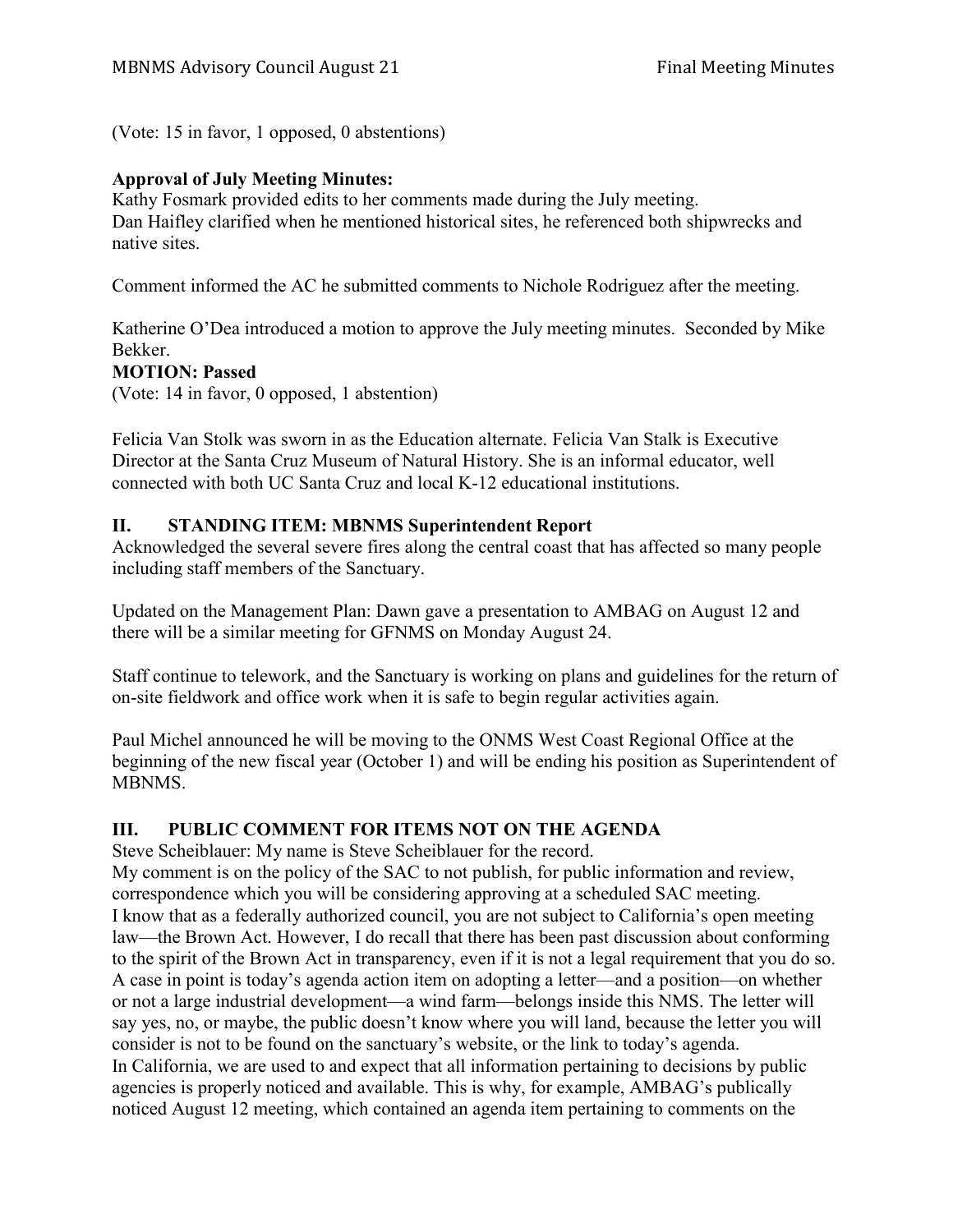sanctuary's draft management plan, was provided both to the board and the public with the draft AMBAG letter, in advance of the meeting. This is the way that every California agency that I know of works.

Please consider that a policy which does not provide draft letters, or reports, or other materials which relate to action items, undermines the transparency of SAC and sanctuary management. I urge the SAC to take this matter up at a future meeting.

Speaking to an even larger point of transparency and public notice, I admit that my local news information is limited to reading the SC Sentinel and listening to NPR's KAZU. This said, I did not see anything in those media about the July 16 special meeting on OSW, nor today's agenda item regarding adopting a letter and position on this topic. I would think that many public members would have an opinion on having a 200-500 turbine wind farm inside the sanctuary and within sight. This item is not even on the sanctuary's website home page under "News". Thank you for hearing my concern.

## **IV. ACTION ITEM: Comment letter regarding offshore wind energy project**

Brian Nelson introduced the letter. Reminded the AC that letters of this nature do not get published to the website before the AC votes on/approves them. There is a limited amount of time to submit this letter. This is a comment letter for the national registry. If this item is completed during this meeting, everyone's comments will be included in the letter that is submitted as public comment. If not completed today, other comments can be submitted to the national registry individually by September 30.

Brian reminded the AC this is not legislation but rather a comment letter from the AC. The entire sub-committee that drafted the letter is opposed to the BOEM proposed area for wind energy in the sanctuary. The sub-committee supports wind energy, but not within the sanctuary.

There was discussion and edits made to the letter.

Public comment:

Steve Scheiblauer: My name is Steve Scheiblauer, for the record.

Thank you Paul for your service to this sanctuary.

I fully support a SAC letter to the CA Energy Commission that says unequivocally, No Thank you to an offshore wind farm. With one exception, I think the draft letter before you does that. The exception is important. The letter ends with this statement:

If further study reveals that a wind farm site should be located adjacent to, or include a portion of MBNMS, we request further consultation and opportunity to comment.

This feels like it leaves the door open to reconsider such a project. Is this the intention of the SAC, to leave the door open to a large industrial project, with 800 foot high turbines and a massive anchoring and cable system? The OSW industry wants 500 turbines. If the majority of the SAC wants to leave the door open, then you should leave this sentence in the letter. If not, remove it.

Consider: What if the 1992 designation document contained similar language regarding future oil and gas development? Telling the Dept of Interior, no thanks, but you can ask us again if you really need to?

The sentence also hints at "the state is making us do this".

Remember, neither the state nor BOEM can legally force such a development upon a NMS. That's why we have a NMS. Perhaps Paul Michel can confirm that or correct me.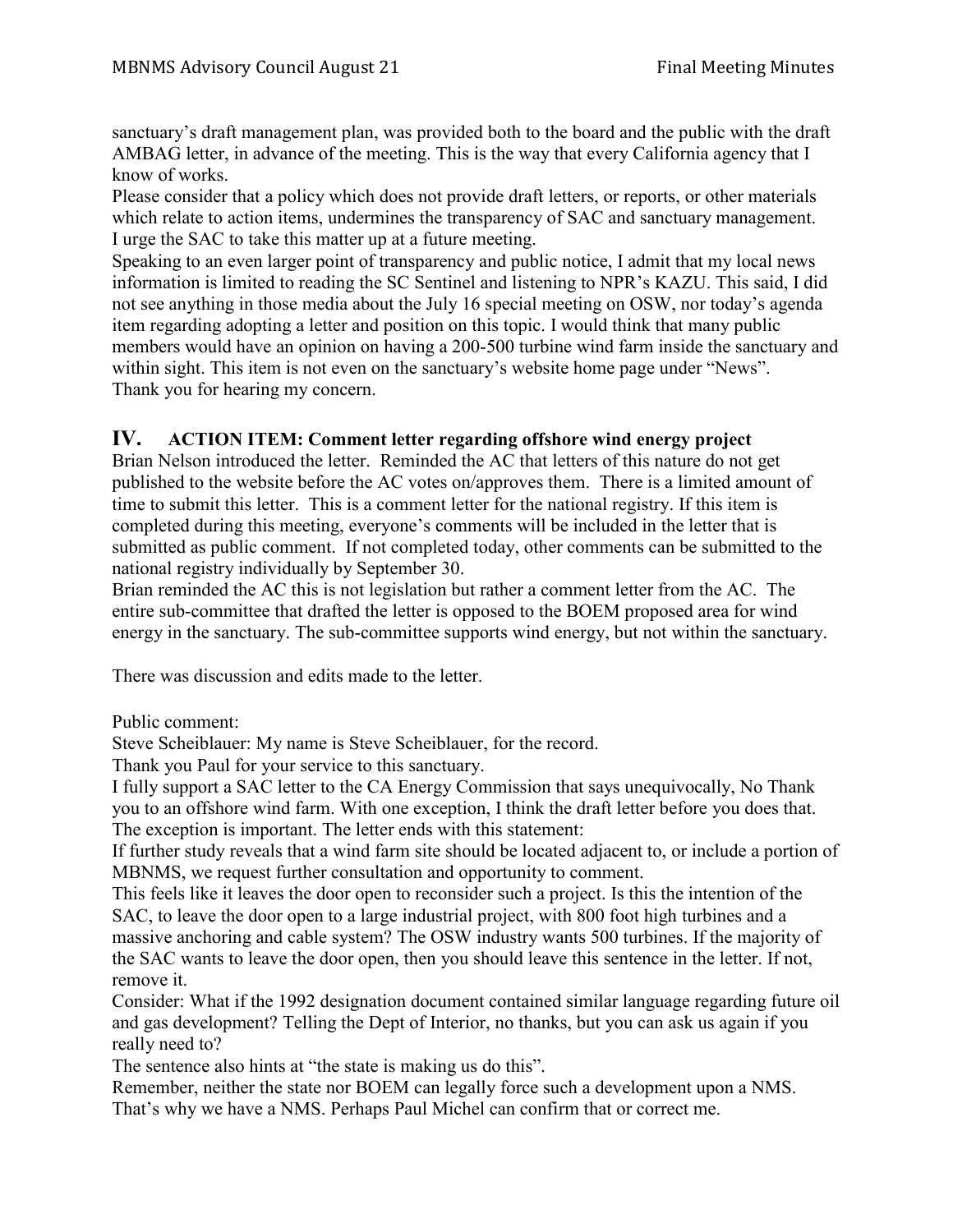The use of the word "request" troubles me, as we have every right to comment on these matters; we don't have to play the supplicant and ask for permission. I am ok with the single sentence replacement suggested and amended by PJ Webb. Thank you

Bob Behl: Bothers me that in the presentation about wind energy they were very careful to explain the criteria for choosing a site for wind energy development, but the discussion area popped up in their presentation which violated their criterea. We should understand why they included the discussion area in the first place. Secondly, we should ask what the positives might be to this project although agrees with what was proposed in the letter.

#### Advisory Council Member Discussion:

Paul Michel: Absolutely right about BOEM and the state lacking power to lease sanctuary waters. Could imagine a scenario where they designate area without leasing sanctuary area and leave it to NOAA to deal with the consequences.

There was further editing of the letter.

Gary Pezzi introduced a motion to approve the comment letter. Seconded by Steve McShane. **MOTION: Passed**

(Vote: 14 in favor, 0 opposed, 3 abstentions)

Brian thanked all of those involved and urged everyone to submit a separate comment to the national registry.

The letter can be viewed here:<https://montereybay.noaa.gov/sac/sacact.html>

## **V. INFORMATION ITEM: Management Plan Review**

1. Resource Protection Action Plan

Question: Is sanctuary still producing condition reports and when will next one be available? Staff response: Research usually handles that: Official Conditions Report not done officially until MPR (every 10 years). Research Team will be collecting and publishing data & produce unofficial condition reports more regularly.

Comment: Seeking clarification on activity 1.3 and 1.2. Participate with CINMS and GFNMS regarding whale strikes. Please explain and include changing routes, vessel speeds and other mechanisms.

Staff response: Yes, it involves potential management measure that protects against potential whale strikes, including slowing vessel speed. CINMS is looking at ways to shift traffic routes. We could add more detail there.

Comment: Delineating voluntary vs mandatory measures. Understand the measures that are voluntary, not sure these are being monitored.

Staff response: It is all voluntary right now. There are some incentives. New modeling will calculate voluntary vs working with IMO to see what more can be done. Not looking at regulatory at this point, but the data is comprehensive, so looking at management measures.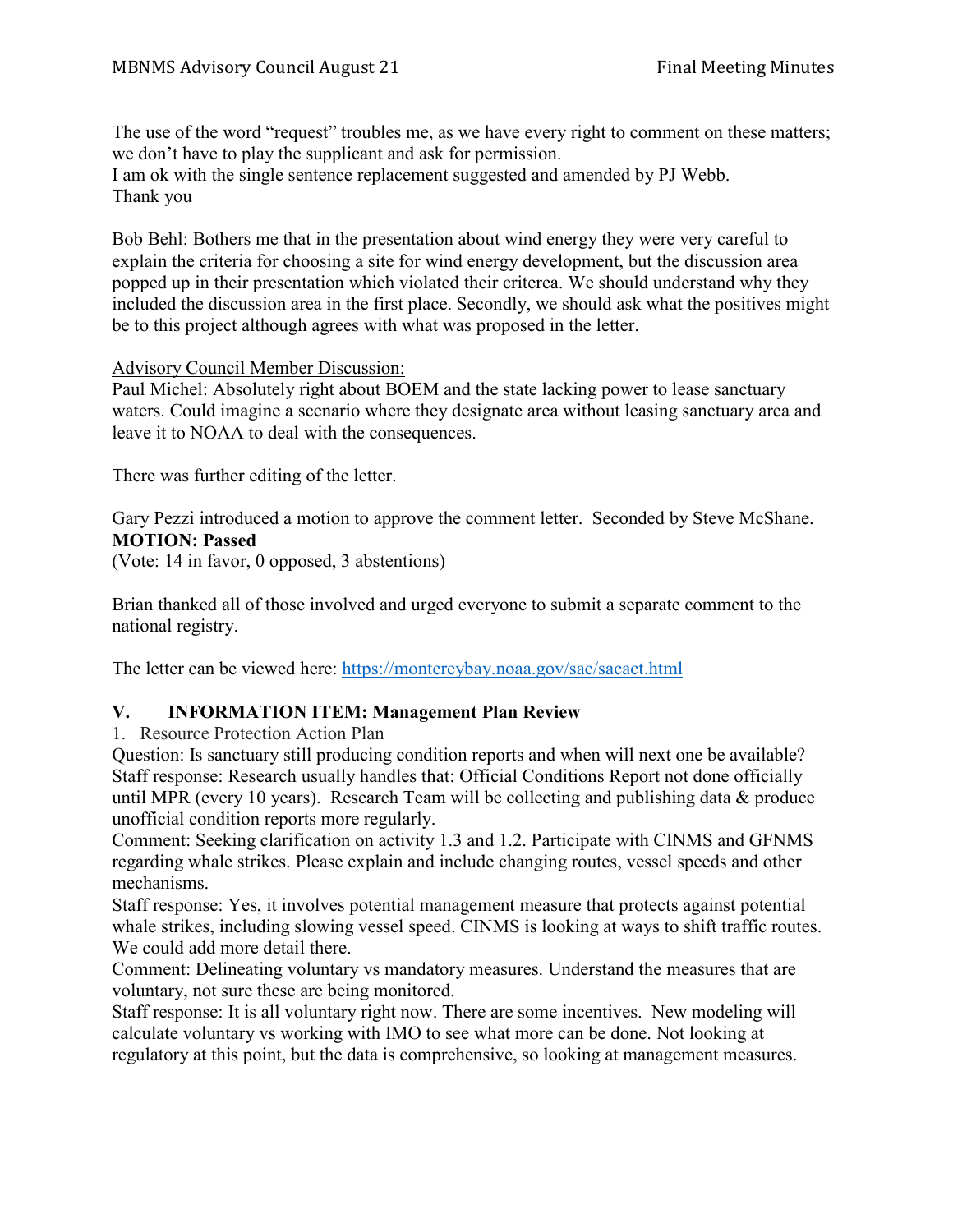Question: Activity 1.2 - why doesn't this also involve a risk assessment? Oil tankers go outside of sanctuary but their proximity to sanctuary in event of accident should be included in Activity 1.2.

Staff response: Recommended vessels be 50 miles from shore, we are tracking compliance with oil tankers and container ships. We have reports coming out that look at that compliance. We have some issues coming up that we'll be talking to Coast Guard about.

Question: Is someone taking a look at smaller recreation boats striking otters, dolphins, or seals due to excessive speed (30+ mph)? We see it a lot in northern part of sanctuary?

Staff response: It is covered under ship strike. Are you looking for more specificity? Question: Native species of urchins overpopulating our reefs? Seems to be covered in Item 11. Is that the strategy that addresses kelp restoration, and non-native species (invasive Sargassum

species).

Staff response: Sargassum is addressed in Introduced Species Action Plan. Kelp-urchin issue is very interesting in that it bridges resource protection and research action plans. It may not be culled out specifically in RP Action Plan. It is covered with permitting and environment review (RP-1). Generally it is covered but not called out specifically.

Question: Looking at Activity 2.2 analyze data to understand how wildlife operators are using the sanctity from spatial perspective. Could you clarify?

Staff response: HQ has a special economic department. We are trying to better understand different user groups. We looked at wildlife viewing operators to understand their take on wildlife viewing. Next step in Activity 2.2 is to interview their customers — who is utilizing the sanctuary for whale watching, wildlife viewing.

Comment: I heard a story about European initiatives looking at sound in ocean. We had a working group about this. Apparently, there is an EU classification system. I would hope we would take a look at adopting that.

Comment: RP-1, regarding Sanctuary Ecologically Significant Areas, I hope I do not see the sanctuary making efforts to have these become state or federal marine protected areas. That was not the deal made with fishermen when they were proposed.

# 2. Education & Outreach Action Plan

Comment: About support long-term goal with Sanctuary visitor centers. There should be something specific regarding long-term goals for Sanctuary visitor centers. Add "Support longterm goal of sanctuary Visitor Center on Monterey Peninsula."

Comment: Thank you so much to Amity for talking to me previously. I was curious if folks or someone would consider changing language from "citizen science" to "community science" so it does not come with connection to needing citizenship in this country. Just wanted to raise that.

# 3. Climate Change Action Plan

Question: Don't see anything about the Blue Economy and Climate Change. Is there any overlap?

Staff response: There is discussion on Blue Economy to be more specifically in Education & Outreach Action Plan. Really about forming alliances & partnerships, with more messaging about that. Specific to climate change, there is always issues we are trying to address with businesses to get information out more broadly.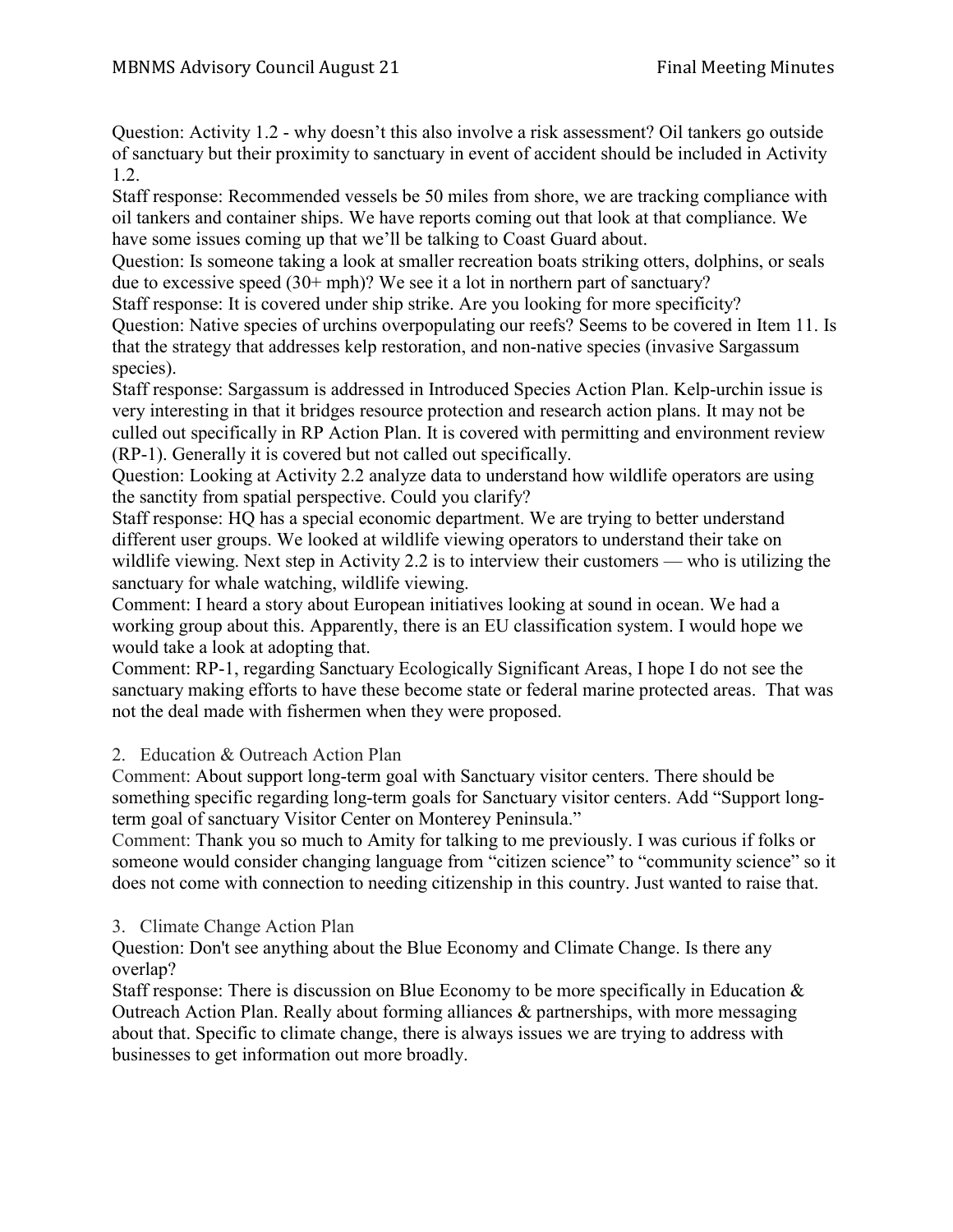Question: Possible impact on climatology. Changes we see today, we could be facing major climate change by 2030. It could be in the scope of this management plan. Are any of these addressing ocean climate impacts?

Staff response: Yes, we are working collaboratively with all the cities. Yes, it links with their activity. This plan is a framework and we need to delve down into the details. Your suggestion is well taken.

Question: Activity 2.2 Greenhouse gas emissions. Refers to reducing sanctuary's carbon footprint. Was this to establish a zero carbon goal by a specific date? If so shouldn't that be included?

Staff response: Good question. Should be a long-term goal, activities to determine what carbon emissions our current activities are producing, then finding ways to reduce our footprint will come together, hopefully to get us forward to zero, but not something we can put a pin on right now. It is definitely our goal and something we're seeking.

Comment: Reason I bought it up is that if you set a benchmark, then you will have a target to reduce our carbon footprint. It seems to be what folks are doing, is setting targets & timeframes. Question: My question is about CC-3. This is interesting because it also seems to be linked to education. For all activities, there seems to be a focus or ramification or impacts on climate change but not on what folks can do to stop climate change. It seems to be more about "these are the terrible things that are happening" but not on what people can do to stop impacts. Staff response: This is about personal activities and solutions. Having a climate education plan, curriculum for K-12, visitor center exhibits, and other ways. It is a huge need, people understanding what climate change means.

Staff response: We do public outreach as well as K-12 education. We are doing virtual presentations now, and continue to education public members as well on climate change situations and solutions. We do focus a lot on K-12 education; public is part of our programs as well.

Comment: The activities as described seem to focus on impacts, not on solutions. Seems to be on how bad things are, not on solutions.

4. Research & Monitoring Action Plan

Question: RM-3 SCUBA diving, etc. re urchin overgrazing?

Staff response: Steve Lonhart is Dive Master and unit supervisor for our unit, also a trainer for PISCO divers. Steve & Chad dive with PISCO. They also organize dive monitoring for Greater Farallones and Olympic Coast national marine sanctuaries. Steve is working with California Department of Fish & Wildlife on modifying collection rules for sea urchins and looking at impacts (damages of collecting). Finally, Steve & Chad are working with the UC universities. MBNMS is a recognized expert on kelp ecology and we will keep doing that.

Question: Why is offshore wind energy not in RP category?

Staff response: It is in Marine Spatial Planning Action Plan, since it involves spatial planning. We separated out the issue rather than programmatic plans. Issues will fall under programmatic plans, but because it was a topic pulled out to zoning of some kind, they were put into spatial basis planning.

Staff response: Understand that we need a lot of science for making decisions. When BOEM was looking for data, same as for Chumash Heritage (NMS), we came up with around 60 datasets that they were not aware of. In fact, we do provide information for other Action plans.

Comment: In the R&M Plan, I did not notice where the water quality monitoring is addressed.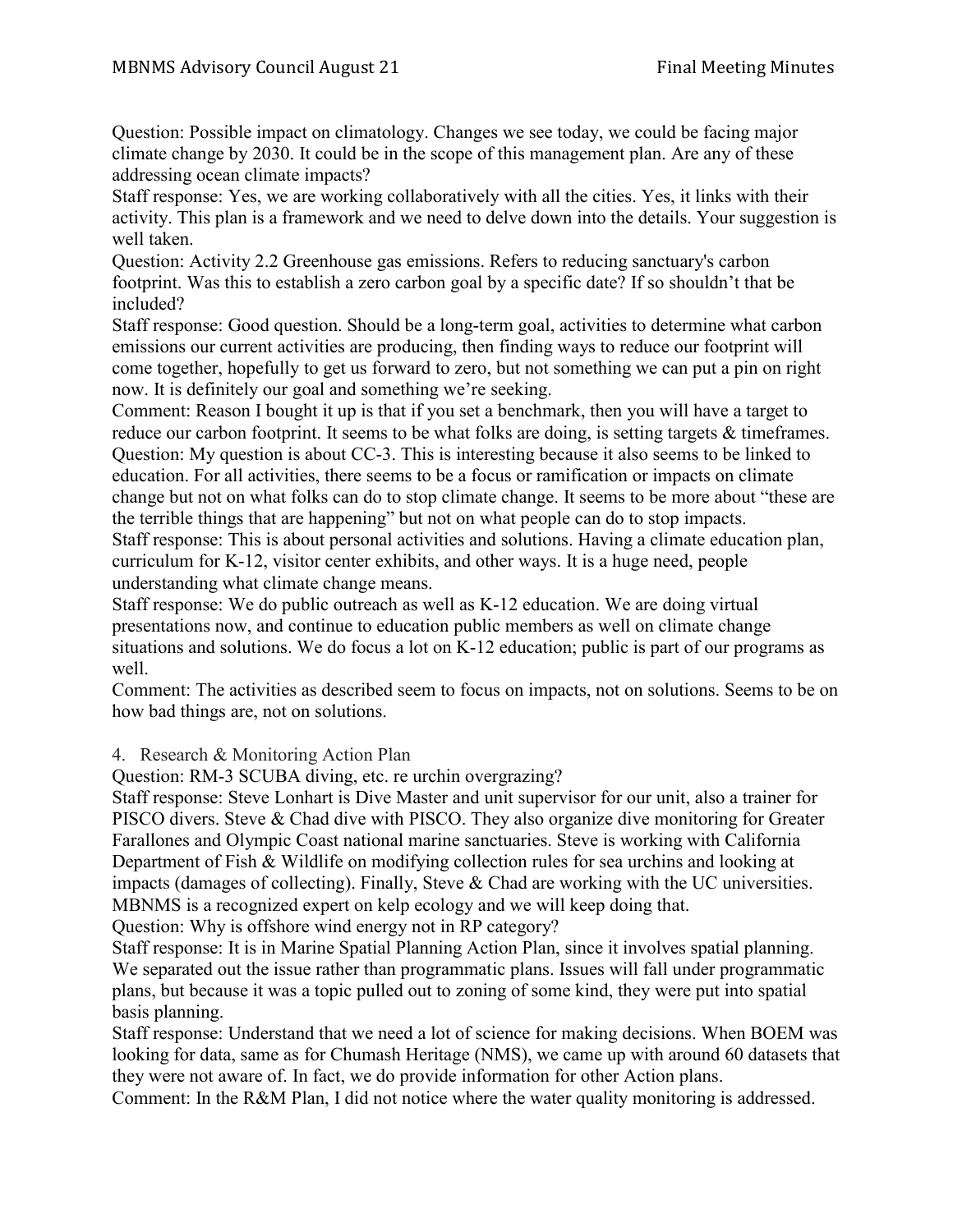Staff response: It is located under Water Quality Action Plan.

5. Wildlife Disturbance Action Plan

Question: 1.1 mitigate wildlife disturbance: Have all whale watching boats distributed protocols to all members of the public?

Staff response: We are working on a draft brochure, We are hoping to get feedback on that soon. Then we will implement the plan to distribute it to whale watch operators and private boaters, our target audiences. Our operators are aware of best practices and they do use them on their own. We will try to align what they are already doing with some adjustments that are needed. Question: There is new information about how krill is impacted by boat activity, and as a result it can affect feeding. If something is not uniformly understood, how can it be enforced? Staff response I am familiar with the publication you refer to. The Best Practices Guide will be addressing avoiding whales when foraging. You also know that can happen right next to a boat, when krill are moving. Compliance and enforcement will be included as we talked about in the working group. Definitely compliance can be measured and evaluated; definitely that is a conversation and that it occurs.

Staff response: WD 1.8 also addresses standard protocols for established distances. When they come out, there will be assessment of voluntary compliance with the industry, then assessment of how effective voluntary compliance has been. If not, then we will have to look at regulatory compliance or controls. Addressed in Activity 1.8.

Staff response: That is all private boaters, not just whale watching industry. They will be involved in assisting in getting the word out.

Question: Activity 2.2 - Addressing actual regulation in Activity 1.8, should there be a similar process in Activity 1.8 like Activity 2.2? Developing criteria and doing science-based assessment to determine if voluntary participation is working or not working? Should it receive the same level of scrutiny?

Staff response: 2.2 and 2.3 Aerial overflights zones. These zones, when designed in 1992, overlay high concentrations of marine mammal and seabird areas. That was not done because every airplane flying into the airport would be in violation. We also have regulations that address wildlife disturbance. There are also municipal and state parks regulations, and FAA regulations within 5 miles of an airport (regarding drones). There are many regulations already in play. There was not a prioritization to increase regulations about drones more than what we already have in place right now.

Comment: The whale watching boasts are taking their drones out there, media companies too. Not aware of any guidelines on drone use (on the water). If you look at some of the websites of some of the whale watch operators, there are some egregious concerns. So were focusing on whale watch boats, not on their activities.

Staff response: We are looking at crafts as well as craft activities. If a craft is buzzing a whale, we wouldn't turn a blind eye to that. It is included in our assessment.

Question: We have adequate things on the books to make people not flush birds but I still see it at Pillar Point every day; fishermen flushing pelicans. My questions: Shrouding propellers should be looked at. Are we required to look at not only ship strikes but also propeller strikes? Staff response: Yes, under MMPA, ship strikes and propeller strikes. Regulations require notifications to NMFS.

Comment: WD-1 - Wildlife disturbance. As a diver representative, we are concerned about boats coming to see seals there. Now that COVID is having an effect and there are fewer divers there,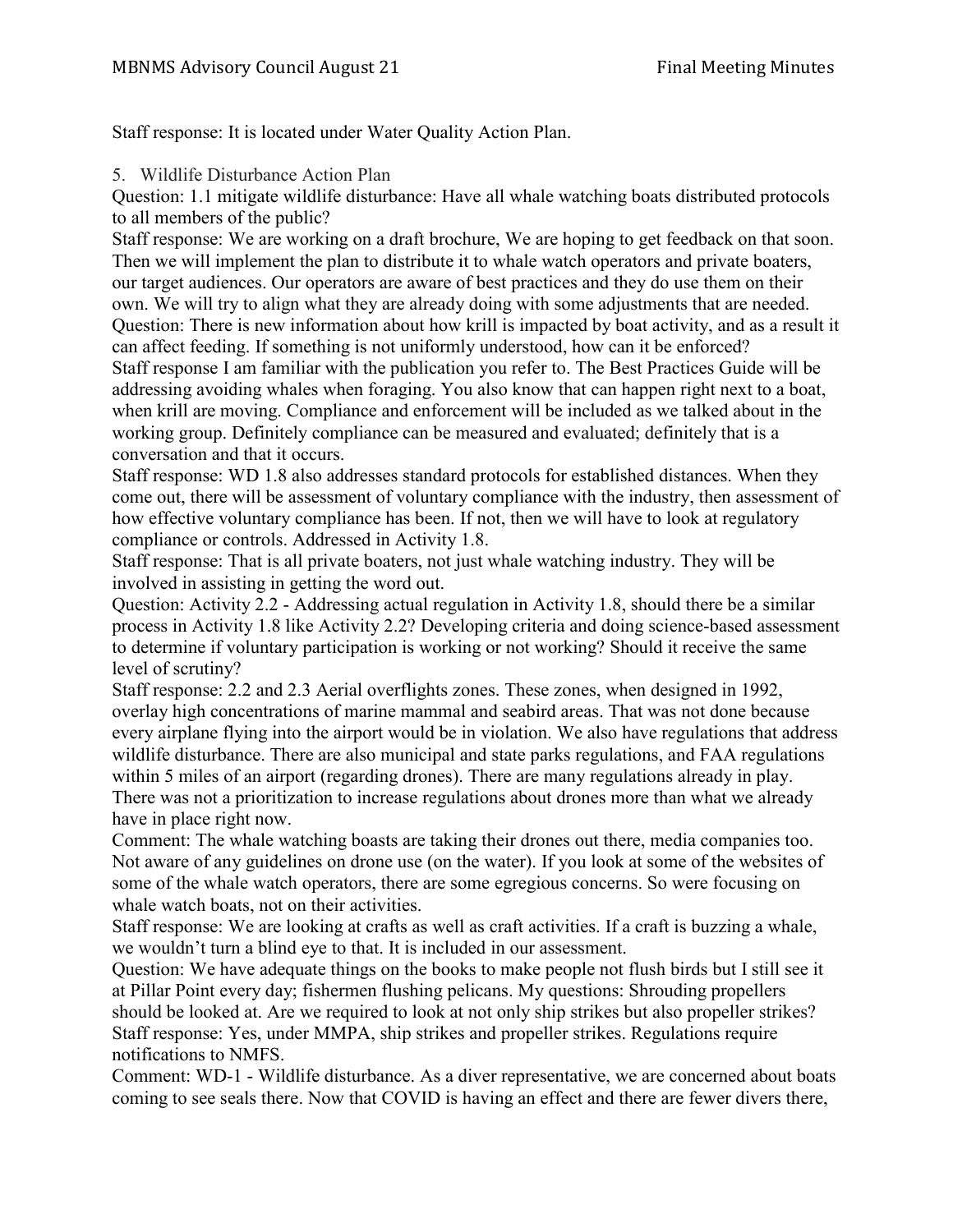the seals seem to be moving further out. We want to be sure the Action Plan includes the seals. I see the drones being an issue for the whales. Drones are being considered the boogey man. But we need drones to help determine impacts to kelp forest. Please keep that in mind when you are considering drone disturbance.

Comment: Office of Protected Resources studies the whales, I want you to know there is something in place. But at the same time, the largest portion under Endangered Species Act, comes from blades on wind energy devices. I know they have not put them in the sanctuary, that is going to be a huge issue to deal with. I thought I would let you know to hold that in place. WD-4 the use of seal bombs, remember they are a legal deterrent to prevent entanglement within fishing lines. There needs to be a conversation with the fishermen who use them before decisions are made. There is speculation that they are harming harbor porpoises, however according to NOAA's Office of Protected Species, the Monterey Bay subpopulation has been steadily growing.

Comment: On WD-1 is there any reason in the interest of clarity that specifically drone activity and PWC activity were not included. Under WD-1, it should include specifically drone activity and PWV activity. In the interest of clarity these activities should be included.

Comment: The largest proportion of dead wildlife comes from the blades on a wind energy device. These numbers come from up North. Wanted to inform the Sanctuary of this issue. Comment: Guidelines for drones should be incorporated into Strategy WD-1 as well as incorporating the latest resource on krill disturbance and whale feeding behaviors by whale watch operators and potentially drones should be address in WD-1.

Comment: Language should be added concerning propeller shrouds.

## 6. Emerging Issues Action Plan

Comment: We have talked about this before, the impacts of the Chumash Heritage NMS vs expansion of Channel Islands NMS. There was a report put out by MBNMS Superintendent where it is identified as an emerging issue. It seems to me that is a big issue on our southern border that needs tone identified specifically.

Staff response: We tried to minimize identifying emerging issues in the plan. Chumash Heritage NMS is on the radar but not addressed specifically in this Action Plan.

Question: In Activity 1.2 should there be a group identified that is designated to prioritize emerging issues? How will emerging issues be prioritized, How will they be ranked and who will be doing the ranking?

Staff response: In the strategy, it states this action is based on addressing top priority issues as addressed by the public and SAC. Staff also will be involved with identifying issues. Once we start the process of identification that is what we will be bringing to the SAC. The whole process is something we do with the advisory council. Things that all in in EI-2 is the process that we engage with the AC. The description of the process states that it is a public process. If you want to make a comment act better identifies the AC and the public, we can clarify that too.

Comment: I understand that this section of the plan, (the new plan like the old plan), has a lot of fleshing out to do. I think the plan should be addressed at least annually.

Question: Do we only add to the list at the SAC meeting? How do you get an item on the list? Staff response: That is what we need to develop. How to get it on the agenda.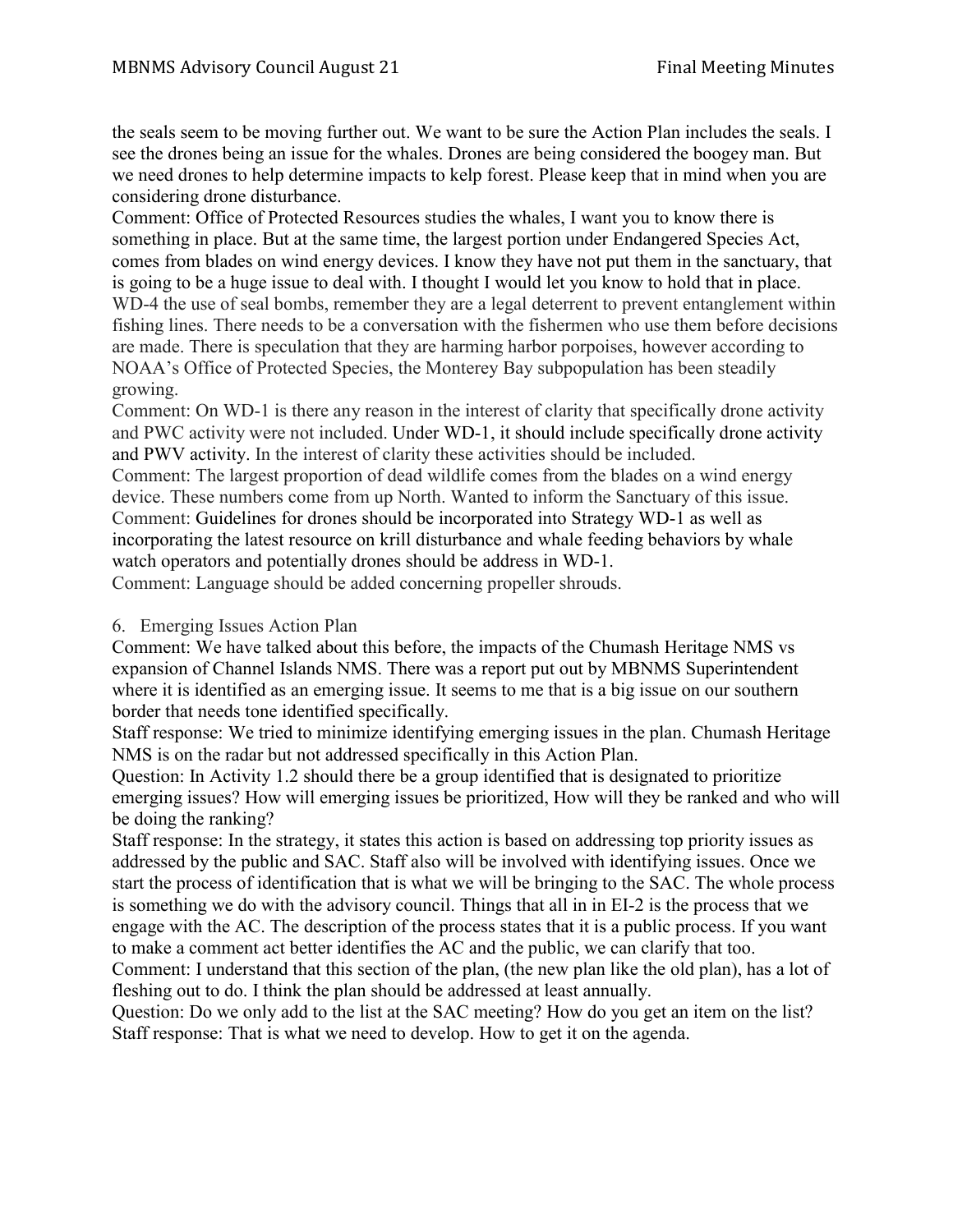## 7. Marine Debris Action Plan

Comment: It seems to me we should do something about plastic and recyclables because plastic contributes to ocean pollution. I think it is critical to develop recycling centers because we do not have effective land recycling. We need to lobby with the legislature some land recycling facilities that are not dependent on overseas recycling industries. It is not on the radar screen and it should be. Eventually plastics wind up in the Great Pacific Garbage Patch. I hope the sanctuary can get their attention to do something about this major problem. It is marine debris, I don't see whether they're looking at this or not -- to fix this problem on a statewide basis.

Comment: We should encourage foundation funding for the marine debris program. Comment: The strategy should include supporting innovations in technology for cleaning up marine debris. It is all about prevention, which is great, but I think the sanctuaries should be collaborating and supporting new technologies.

Comment: State AB54 and SB180 are about plastic recycling. Interested parties should pursue these individually.

### 8. Davidson Seamount Action Plan

Comment: General comment; the fact that we have a strong science capability is one of the most important things we do.

Comment: Yesterday at the state lands commission, they are considering policies about seabed mining. The Seamount it came up that there could be precious minerals that some could consider going after. Keep an eye out for anything that involves mining for rare minerals.

Comment: echo comments about deep-sea mining. In the last few days, in the news, the Department's Bureau of Ocean Energy Management (BOEM) announced explanation for federal leasing process for marine mining operations, very much an emerging issue of great concern.

## 9. Water Quality Protection Program Action Plan

Comment: There is language in the draft that refers to 2014 report that lists central coast water bodies for pollutants. Believe there is a more recent one (2017), check with water quality control board to bring them to current. Some other links that were not active and need to be reviewed for currency. Some people asked about water quality monitoring and were referred to Water Quality Protection Program (WQPP) Action Plan, but page 99 refers readers to Research & Monitoring Action Plan. Looks like a circular reference where one refers to the other but neither addresses the issue. Agricultural plastics is only mentioned in monitoring. I think it would be good to bring plastics into the rest of the action plan.

Question: A couple of beaches in the sanctuary made the top-10 worst beaches. What is the sanctuary doing to address that? Great opportunity for education. Can someone address that? Staff response: You are referring to the Heal the Bay report. Cowell's Beach is not on the list this time, something to celebrate. The counties and Surfrider do weekly or monthly monitoring of outfalls at beaches. Both county and Surfrider were on the water quality protection committee, Even without water quality monitoring programs, we do measure fecal indicator. They do use that when prioritizing infrastructure repairs.

Comment: Anything the sanctuary can do to improve water quality improves its perception. Staff response**:** We are using more tests to determine human-specific bacteria as compared to wildlife-caused bacteria. To Sarah, yes, we are working with agricultural plastics, what we are actually seeing, both in regard to microplastic and out in the ocean.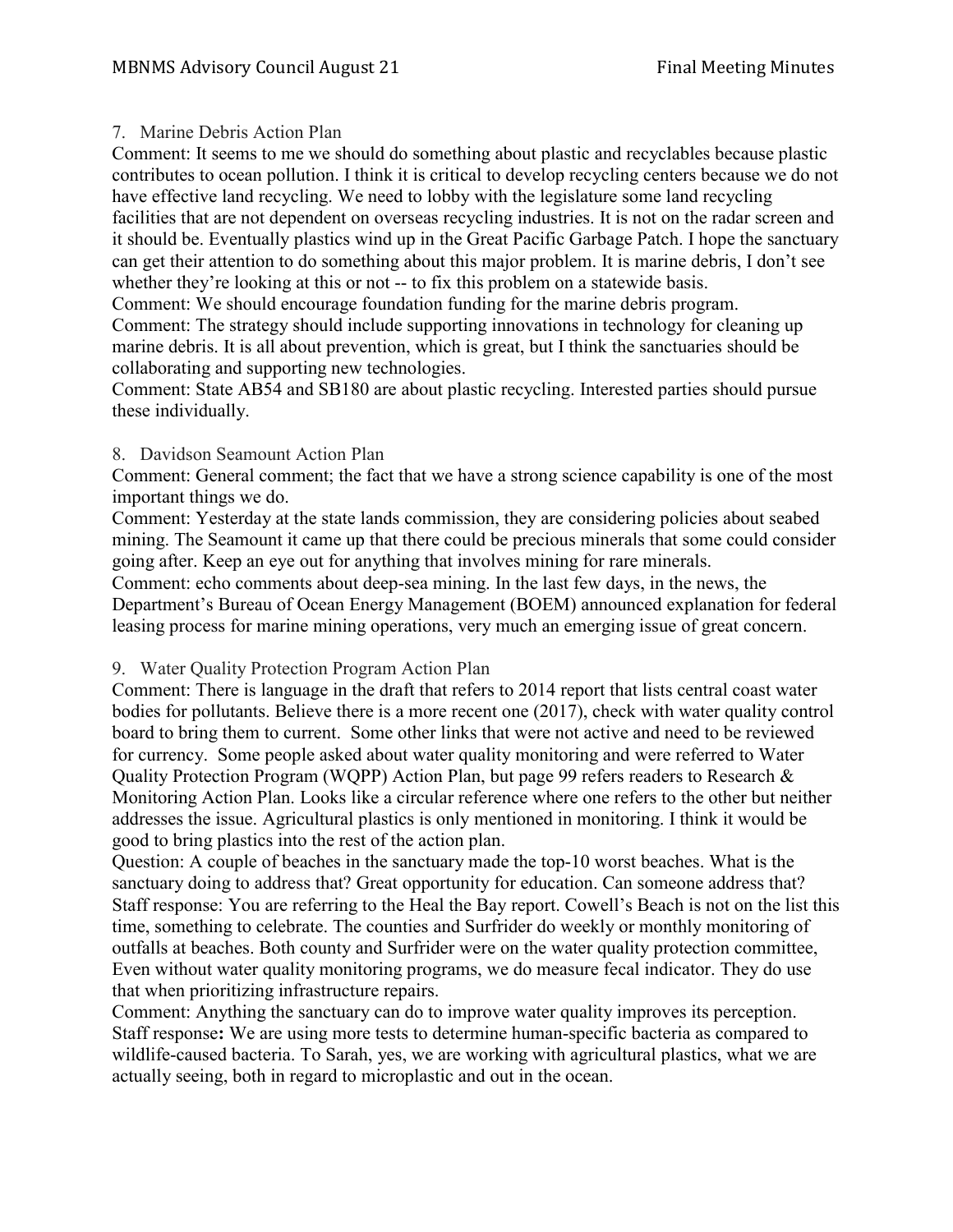Staff response: Regarding circular aspect — monitoring falls under WQPP Action Plan, but we point to Research Action Plan, which is more ocean-specific. Watershed monitoring falls under WQPP Action Plan.

Staff response: Activity 2.4 specifically addresses quantity and fate of plastics in Agriculture. It is specifically called out in the action plan. Aquastaff white paper goes so much deeper that the level as indicated by the WQPP action plan

Staff response: This action plan was actually written 2015-16, it has just taken this long for the process to come to this place. We will look at those links. These are definitely our priorities, although we keep things broad.

Question: If the document is 4 years old, it precedes CEDEN (California Environmental Data Exchange Network)? How does the document need to be updated?

Staff response: We continue to enter data in the CEDEN format so that it can be uploaded when and if it can go that way. Our goal is to make sure this data is available to everyone.

Question: State Board issuing microplastic MCL's, that and other emerging contaminants of concern, how does this address microplastics as now being regulated by the state board and other emerging contaminants of concern?

Staff response: Municipal stormwater permits now require 100% of any trash or debris greater than 5 mm; that is not really microplastics. They either have to collect, capture it or they have to have a program that meets that goal. It could be outreach, as long as they can prove that it meets or exceeds the municipal code. We are not monitoring that component for the cities. Our focus is really on the Agricultural sector and what is going on over there. It is a little different than what you're talking about.

Comment: WQ #2: This indicated the critical need of efficient and effective land recycling centers & facilities. Agriculture is on top of it. We need some leadership at the state level and get recycling centers at the land-based level. Can't overemphasize the land-sea connection.

10. Coastal Erosion Sediment Management Action Plan

Comment: Keeping our harbors reduces cost of dredging directly effects fishing corrected. Please make sure the definition in the regulation is broad enough to place clean sand on the beach.

Comment This is something that has been important to the harbors for a long time. All harbors will submit their own comments but we got together. Harbor beneficial use the harbors appreciate recognition accomplished by which rebuild beaches, increase for many years waste product to value sediment harbors believe beneficial reuse can be a beneficial tool sea level rise and storm activity. Request clarification that future permitting process will not deviate from current permitting. Considerable time and effort addressing this issue. Excited to see something move forward.

Comment: Second comment from harbors to staff to make this a reality and also thank harbors for patience and understanding environmental importance.

Comment: We have done a thorough analysis at staff and policy maker level. Applaud efforts of sanctuary team to build a stronger relationship with AMBAG. Maybe a stronger tie to elected members of the region, greater voice through elected government.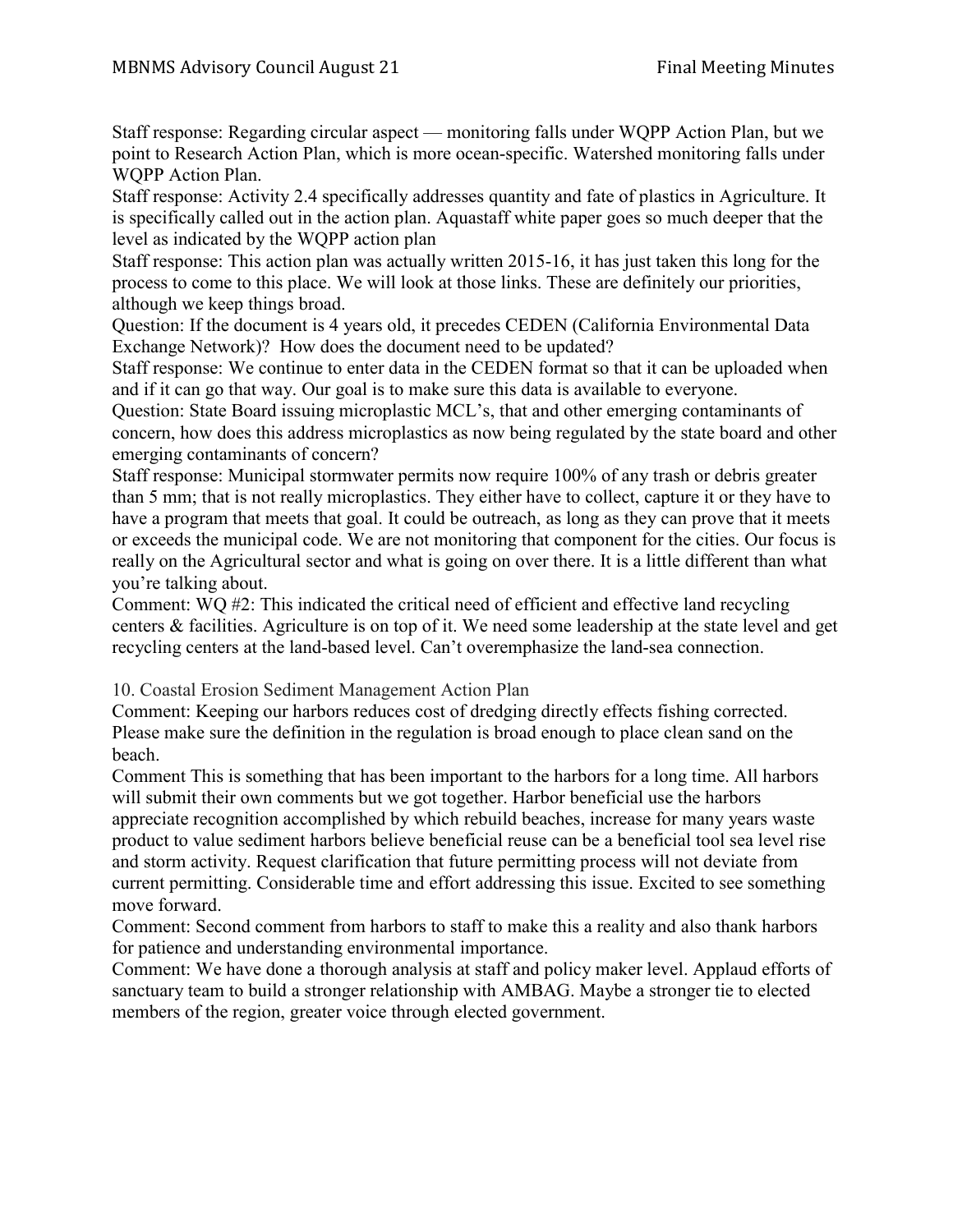## 11. Introduced Species Action Plan

Question: Any efforts to eradicate invasive bryozoan?

Staff response: Most likely this species has its origins in Asia. Published a paper with Smithsonian about spread. We documented where it is, and how it is spreading. It can survive in foliose and crustal forms and can fragment easily. Most efforts are primarily to enclose the area and kill it with freshwater or other substance. So far, these measures have not been contemplated or employed in sanctuary. Currently no efforts to remove it.

Question: Issue-based action plan needs more examples of what you are talking about; should there be clear example of what you have in mind?

Staff response: Urchins are not addressed here (native). The Sargassum Action Plan is consistent internationally with any invasive species. This is scientific but still general in order to respond to any invasive species. Each time a new species shows up, we will use the framework to address the issue, then we'll get specific to each species. *Sargassum horneri* — very destructive in So. Cal. At this stage in Monterey Bay, we only know if the initial sitting at the Monterey breakwater. That area has been surveyed, but limitations due to pandemic. In the meantime, we have not coordinated with any other efforts at this stage.

Comment: Activity 2.1-Seems to me that it would be prudent to create a comprehensive surveillance program to catch things early as opposed to later when things are already embedded in the ocean environment. My suggestion is to add this to Activity 2.1 or create a new Activity that addresses this issue.

## 12. Marine Spatial Planning Action Plan

Comment: MSP-8 artificial reefs. Some of the statements are incorrect. It is a high priority. Strategy 1 - already has strategy status to develop artificial reef? Implementation of federal funding — this is already funded. We've sunk 3 vessels in state waters — entirely funded by diving community.

Staff response: This is site-specific, Monterey Bay does not have a plan at this time. We will need to spend staff time to develop a plan for our site, which will require an EIS.

Comment: Why is it so low if it was so high for Advisory Council?

Staff response**:** I don't know. State has penultimate authority to decide implementation of artificial reef. We will need to come up with funding, research, and staff to develop an implementation plan. They cannot authorize anything right now.

Comment: They said they were waiting on the sanctuary for the green light. How to clean and place the ships is in the plan. This was very high in terms of support. Why did it end up so low on priority list? I think it is being pushed down.

Comment: Artificial reefs had a high level of interest by SAC and community and concerned with how low topic is rated in MPR.

Comment: Activity 9 about the golf balls, specifically 9.3 description is education and remediation. Prevention strategy should be included as well as overall on 9.1-9.3 as well as annual reporting of the findings of the efforts being done under 9.1 and 9.2. Section 4.2 MPWC's and zoning. Continuing and completing a study. Outreach strategy to come up with alterations to zoning. Do we have to wait until the next management plan?

Staff response: Suggested modifications to existing zones. If that is approved, we'll have to get the word out about the new boundaries. Then, further study to determine how these zones are being used or not used.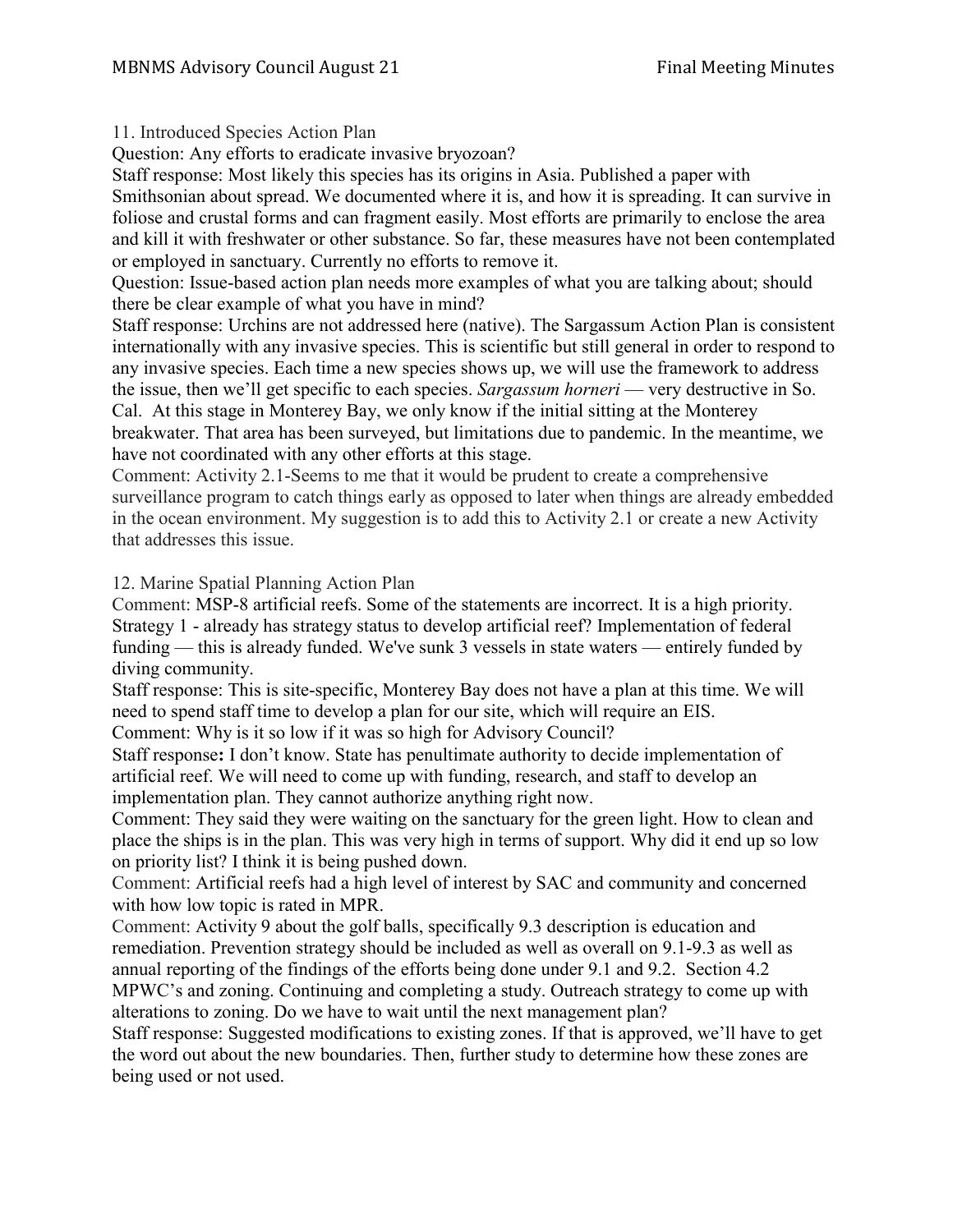Comment: regarding offshore wind energy, topic should be in Resource Protection Plan. I would like to see this discussion focus on providing comments about the potential effects of wind farms on the sanctuary if a development should be proposed next to the sanctuary's boundary. I would like to see this section be clear that they will not be allowed inside the sanctuary.

13. Maritime Heritage Action Plan

Question: Any historic shipwrecks discovered in MBNMS since the last management plan? Staff response: Since last management plan, major shipwreck was USS *Independence* found with scanning equipment, and explored with an ROV dive. Located Umpqua an old gravel barge that was sunk in Monterey Canyon in 1980s. The Art Reidell is historic, and perhaps should be in National Register of Historic Places.

Comment: Wants to thank Erica Burton, Robert Schwemmer, and the Maritime Heritage team. Thinks that maritime heritage is a great way to get people interested in marine resources and what marine sanctuaries stand for.

#### 14. Operations & Administration Action Plan

Comment: Always a concern for the budget. Management Plan costs. We have added more area (Davidson), but have not increased the budget. We would appreciate more funding from NOAA. Comment: Historically consistent issue and has gotten worse. As climate change becomes a greater issue, hope that people will work towards increasing the budget for sanctuaries. Comment: Administrative components are always important but underrated. Over the years, taken on more but same amount of funding, really appreciate if NOAA could send more money to the Sanctuaries.

## **Break for Public Comments at 12:30:**

No public comments.

#### **MBNMS Proposed Regulations:**

Updated Regulations: Adding definition of dredged material Modify MPWC zones Exempted DOD Activities regarding Davidson Seamount

Comment: went into great detail accurately reflects, I know I made my comments in regard to these 4 modifications to the rules.

Comment: spend a considerable amount on each of these, especially #1 Mavericks surf break and awkwardness of this mess, encourage everyone to send in their own comments, please, please, please.

Dan Haifley and Brian Nelson express support for the proposed updated regulations.

Motion to adjourn seconded by Garry Pezzi.

Approved unanimously.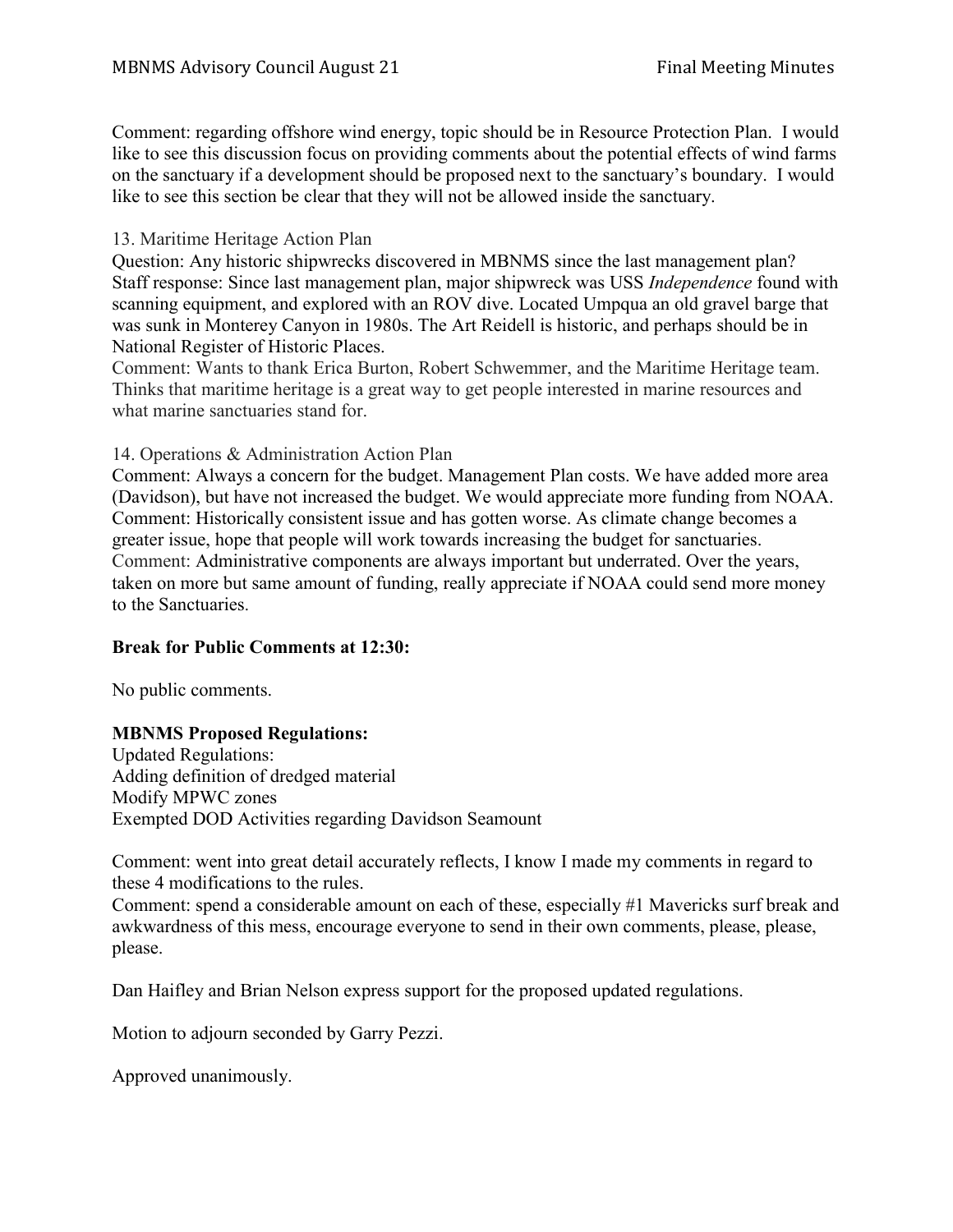Attached Documents:

Appendix 1. MBNMS Draft Management Plan comments from the Research Activity Panel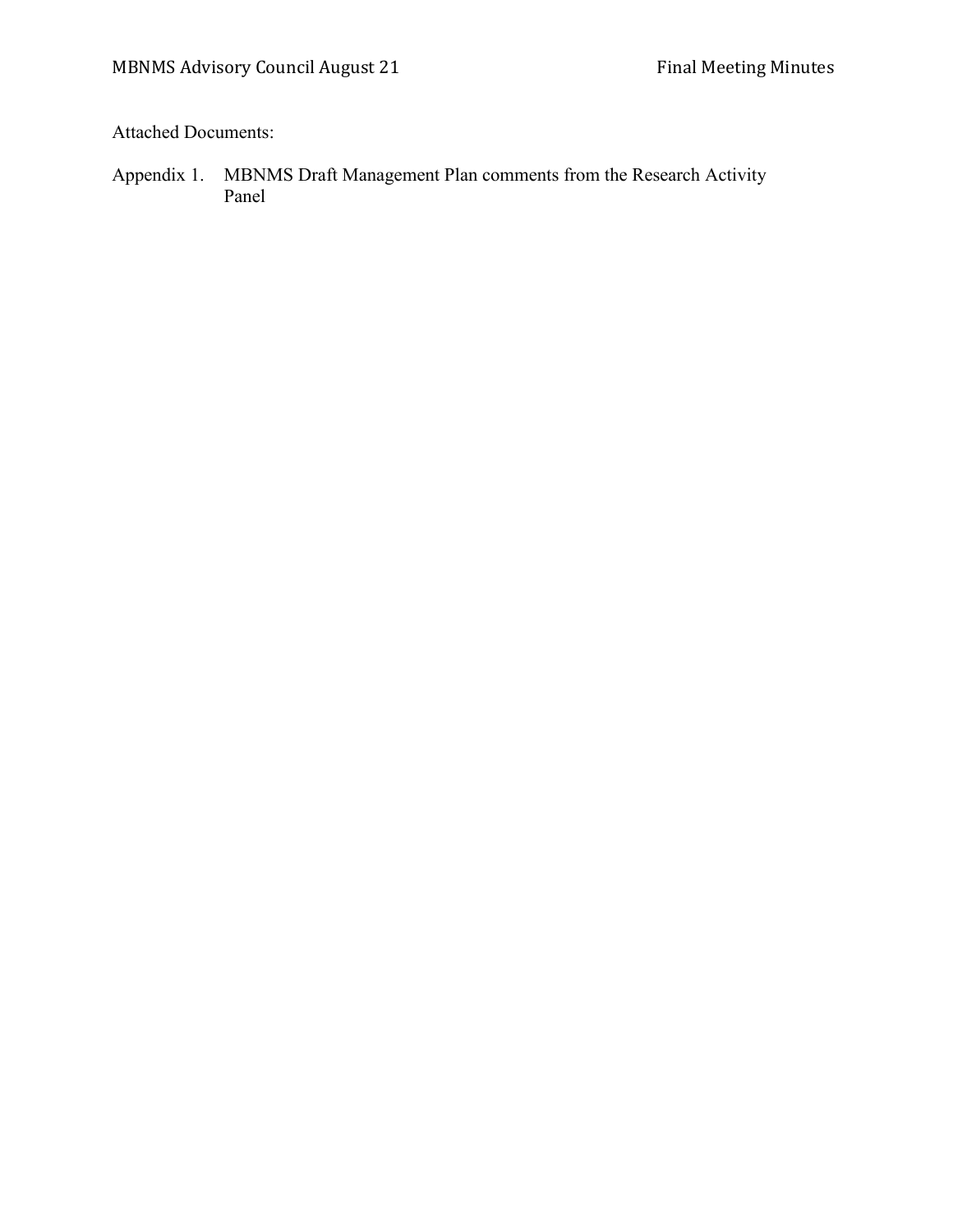## **Monterey Bay National Marine Sanctuary Research Activity Panel Review of the Monterey Bay National Marine Sanctuary Draft Management Plan June 2020 Draft**

Submitted to the Sanctuary Advisory Council August 21, 2020

## **Research Activity Panel Review Process**

In preparation for this review, the Research Activity Panel (RAP) Chair and Vice-Chair communicated frequently with MBNMS Research Program staff and RAP members to develop a process for gathering RAP comments on the Monterey Bay National Marine Sanctuary Draft Management Plan (Plan). For each Action Plan a list was made of suggested RAP reviewers, and RAP members were provided suggested criteria for the review. These criteria included scientific accuracy, justification for conclusions, consideration of research community needs and perspectives, perspectives of other stakeholders, overall feasibility, and clarity of the text, figures, and tables.

The Plan was released for public review on July 6, 2020. The following day, RAP members received instructions for accessing the Plan, along with a link to a shared Google Doc where members could add comments and interact with other RAP reviewers. Comments were submitted over a six-week period via the Google Doc and by direct email to the RAP Chair, who compiled the comments into this submission to the Sanctuary Advisory Council. In general, RAP reviewers commented that the Plan was a well-conceived and well-written document that covered the important topics and provided a reasonable approach to proactively addressing the wide range of issues inherent in managing, understanding, and sharing information about this large and complex marine ecosystem.

## **RAP Comments on Action Plans**

Specific comments are arranged below by Action Plan. With the exception of minor grammatical and formatting changes, the comments are presented as received from RAP members.

## *Climate Change Action Plan*

Strategy CC-1: My comment largely relates to the implementation table (1-2). How is climate change not deemed a higher priority relative to the rest of this plan and everything else? Given the scope and pace of climate change and how this is already impacting MBNMS I would expect this first one to be at or near the top of the priorities list.

Strategy CC-1: The Abeles (2011) reference is a decade old and it references a prior decade. Therefore, it is perhaps limited in its relevance in 2020 without something more current to supplement.

Strategy CC-1: I like the emphasis on looking to natural adaptation and risk reduction measures. However, I also anticipate that to protect coastal communities and infrastructure from the effects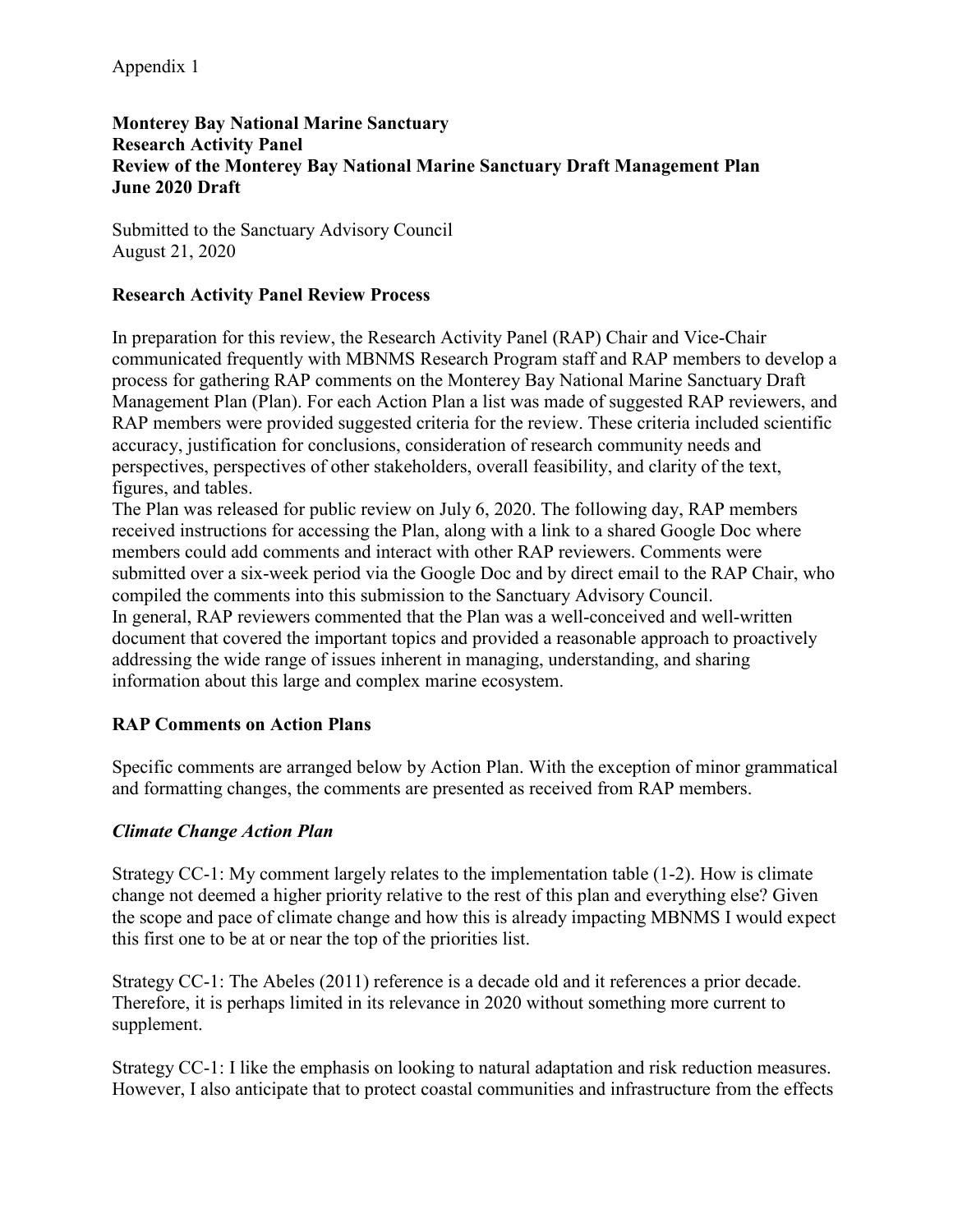of climate change, there will be questions about the feasibility of engineering projects. I'm not sure what role the sanctuary plays in these types of proposals/projects, but I was surprised not to see any mention of this in this section of the management plan (I later found it in the Coastal Erosion section – of course, these two topics have a lot of overlap!). If the sanctuary is to serve as an advocate for natural mediation efforts, I think it will be important to have a planned method for comparison with engineering "solutions" – in terms of financial cost/benefit, spin-up time, and longevity – and also a plan for how to decide on a course of action. Is the sanctuary already working with Mike Beck and the Coastal Resiliency program to help with the cost/benefit analysis?

Activity 1.1, p. 57. Second sentence is confusing -- how will GFNMS modeling be used by MBNMS?

Activity 1.3, p. 58. Here or somewhere in this chapter, I would recommend mentioning two management strategies relevant to estuaries, 1) exploring possibilities for landward migration of coastal habitats in the face of sea level rise, and 2) reducing nutrient-loading because estuarine acidification related to hypoxia interacts with climate-driven acidification.

Activity 4.1 suggests placing sediment in eroded areas of the estuary. Please also include mention of placing sediment in areas where former salt marshes have subsided, to restore elevation that was lost due to diking or groundwater overdraft. This use of sediment to restore salt marshes has been identified as a priority by Elkhorn Slough's Tidal Wetland Program, which MBNMS is a part of.

Activity 4.2: there is currently work planned for managed retreat of an old levee in the Moss Landing Wildlife Area, which will result in slight expansion of MBNMS boundaries (since the area of main channel below MHW will expand). This is something MBNMS should be a part of (planning and monitoring discussions, etc.), as it is a potential model for future managed retreat endeavors.

Strategy CC-5. The Lott reference is not current. However, I appreciate this is not intended to be a well referenced document per se. The sentence "However, research is critical, as this phenomenon is likely to decrease the availability of chemical building blocks for marine organisms that use structural components made out of calcium carbonate (e.g., shells, spines, bones)." is perhaps misleading in that the bulk availability if calcium carbonate in the ocean is not at issue per se, but rather its solubility and potential for water to become corrosive with respect to dissolving calcium carbonate and damaging tissues containing this mineral such as shells and corals. This then informs the following sentence which seems overly categorical. Perhaps more accurate to say something more like 'Ocean acidification can be damaging to ocean life. For example, acidification can affect the tissues animals containing this mineral such as shells, spines and bones. This can cause growth, predation and mortality issues, particularly at early life stages, for sea urchins, mussels, oysters, abalone, crabs and corals.' There are several active pH modeling efforts, including those related to CeNCOOS, NOAA SWFSC, OPC and others operating in the region. I expect that it would be a safe activity over a time horizon of  $\sim$ 3 years to suggest a prospective spatial and temporal assessment of pH variation in the MBNMS currently, and in relation to climate change.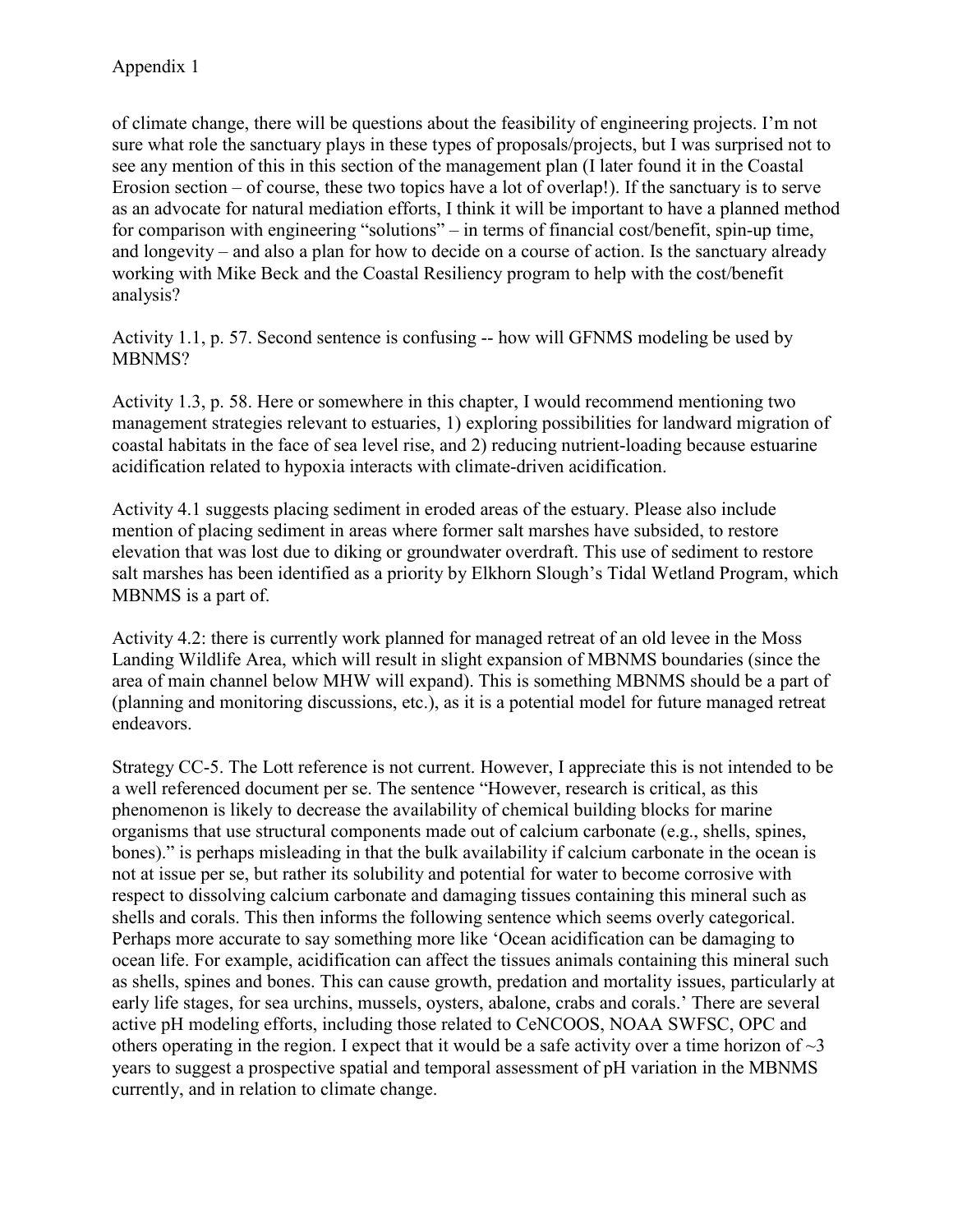Page. 60: Please include Elkhorn Slough National Estuarine Research Reserve as a partner, because we are investing heavily in consideration of climate adaptation strategies in Elkhorn Slough, including MBNMS waters there.

Page 61 & 71: Some of the strategies for both the Climate Change and Coastal Erosion action plans are not included in their

Performance Plan tables and it wasn't clear to me why. Sorry if I missed something.

## *Coastal Erosion and Sediment Management Action Plan*

Page 63, Paragraph 3:

Original text:

"restore and maintain coastal beaches and other critical areas with sediment deficit; reduce the proliferation of protective shoreline structures (which exacerbate erosion); sustain recreation and tourism; enhance public safety and access; and restore coastal sandy habitats." Suggested modifications:

restore and maintain coastal beaches and other critical areas with sediment deficit; reduce the proliferation of protective shoreline structures (which **can** exacerbate erosion); sustain recreation and tourism; enhance public safety and access; and restore coastal sandy habitats.

Also here: In terms of the "proliferation of protective shoreline structures," consider that sea walls in places such as Pacific Grove might stabilize the coast because they've been there for so long.

Page. 66 paragraph 2, mid-paragraph: What evidence is there for the statement: "Conversely, if left to breach naturally, lagoons can remain closed so long that water quality suffers..."?

Page 66 paragraph 2, last sentence: If all the lagoon water and sand directly enter the jurisdiction of the Sanctuary, why isn't MBNMS always involved in these decisions? As a physical scientist, I do not know all the biological impacts, but I know there is a lot of sediment moving around, potentially leading to loss of sediment from the system (permanent erosion).

Page 67 last paragraph: Has the following been changing since the harbor was created: "(3) an increased tidal prism with increased flow in and out of the slough with the creation of the harbor"?

General questions on this Action Plan:

1) Why does the table on p. 71 only include the first four CESMs?

2) The list of potential partners does not include Stanford or Moss Landing Marine Labs.

3) I think the sanctuary should always be involved in discussions on whether a river mouth is breached or not. I can imagine water quality in the Salinas River is not awesome (did you notice the algal bloom recently!?), and ultimately that enters MBNMS jurisdiction, affecting assets.

Page 67-68: The proposed actions for CESM-3 look excellent, in terms of supporting management and science at Elkhorn Slough.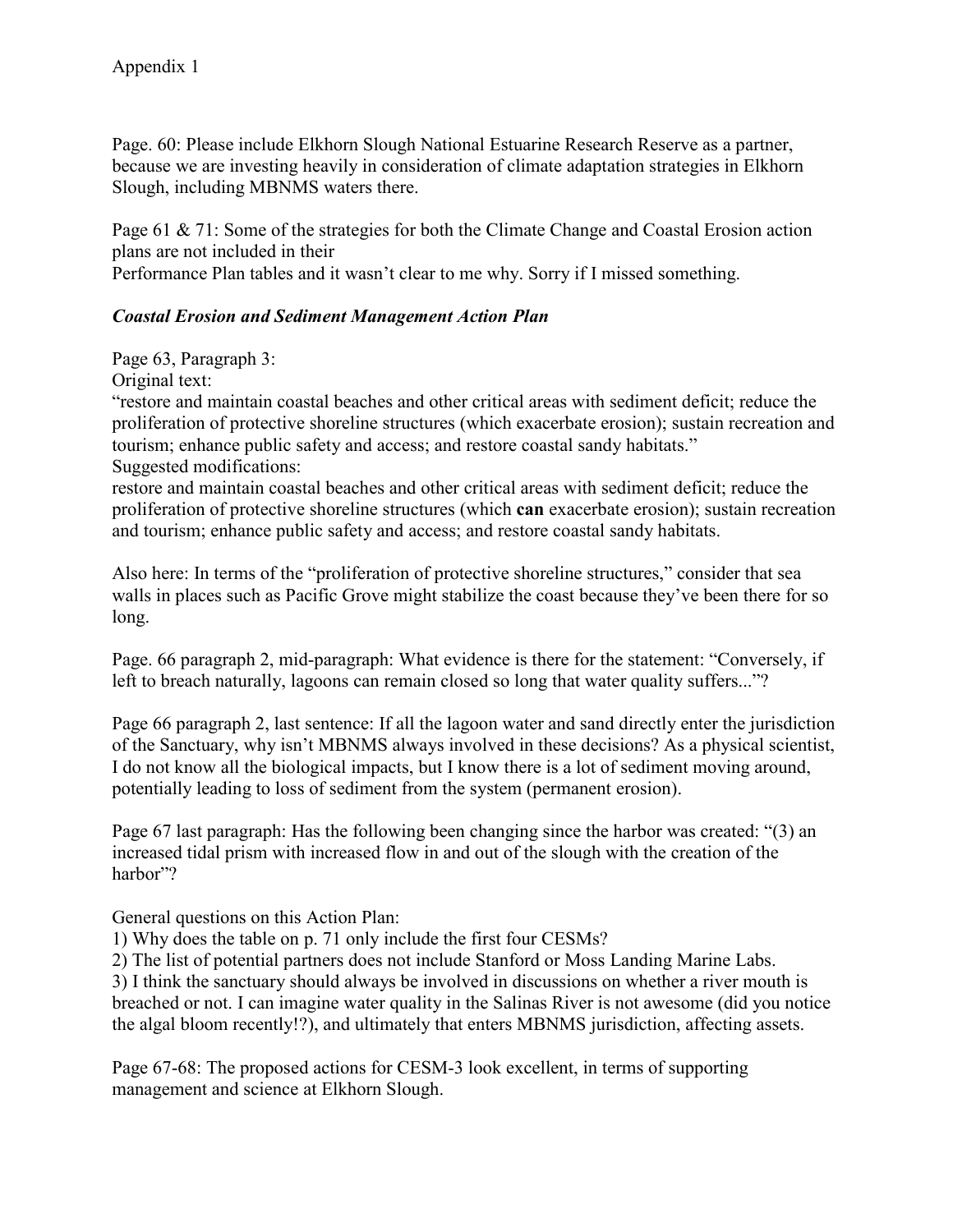One data gap that is hampering assessment of recent management strategies and development of new ones is the lack of recent bathymetry in the main channel of Elkhorn Slough (MBNMS waters). I wonder if an action of attempting to support/facilitate such monitoring could be added?

I'd also recommend adding additional actions, either here or as a part of CESM-4 or CESM-5, to explore and facilitate the possibility of using dredged sediments to restore salt marsh in Elkhorn Slough. The Elkhorn Slough NERR is currently in discussion with the Moss Landing Harbor District about this topic, and the MBNMS is engaged as well, so this seems worth raising. In my biased view, there is no better use of clean dredged sediment than bringing back salt marshes where elevation was lost due to diking.

Since we're engaged in CESM-3 for sure, and maybe these new proposed actions, please list ESNERR among potential partners on page 70.

A comment similar to the one I gave for the Climate Change section – I was surprised not to see more emphasis on climate change effects in this action plan for coastal erosion  $\&$  sediment management. For example, the stated goal of this management plan is to "reduce human-caused coastal erosion," (which could include climate change in an abstract sense, but in the Introduction this is explained further to be a focus on local engineering efforts). I agree with the strategies outlined in this action plan but would have liked the text to highlight the linkages between this topic and climate change. Of course, in my line of work, there is pretty much no distinction! I was also wondering how difficult it might be to evaluate the effects of local-made changes (e.g., shutting down the CEMEX sand plant, or nourishing a beach) if climate change effects (or a strong El Niño, etc.) obscure these signals.

Strategy CESM-5. Perhaps it's already embedded, but CeNCOOS and its members can assist with particle/plume tracking/modelling.

## *Davidson Seamount Management Zone and Sur Ridge Action Plan*

Strategy DS-1: Given the extensive uncertainty over species presence and behavior in this key area, conducting a site characterization is rightly identified as an important objective - just knowing better what is out there. However, while various means of sampling are identified in activities 1.1-1.3, there are some missing tools that could/should be brought to bear. Most of the approaches described are oceanographic and/or water/sediment sampling. There should be more specific methods to characterize highly mobile and vocal protected species. Specifically, these sampling efforts should include some passive acoustic sampling and they should be coupled in some way with the NOAA Soundscapes initiative mentioned in several other places. I'm not suggesting that there be bottom-mounted recorders as are deployed in other parts of the sanctuary - it's very deep and hard/expensive to do that. However, coupled with some of the other sampling mentioned, even relatively short-term drifting buoys could generate useful data in terms of species presence and behavior relative to other areas of the sanctuary. Remote tag deployments targeting this area for archival tags could be another tool used to understand how individuals may use and relate to these areas as well.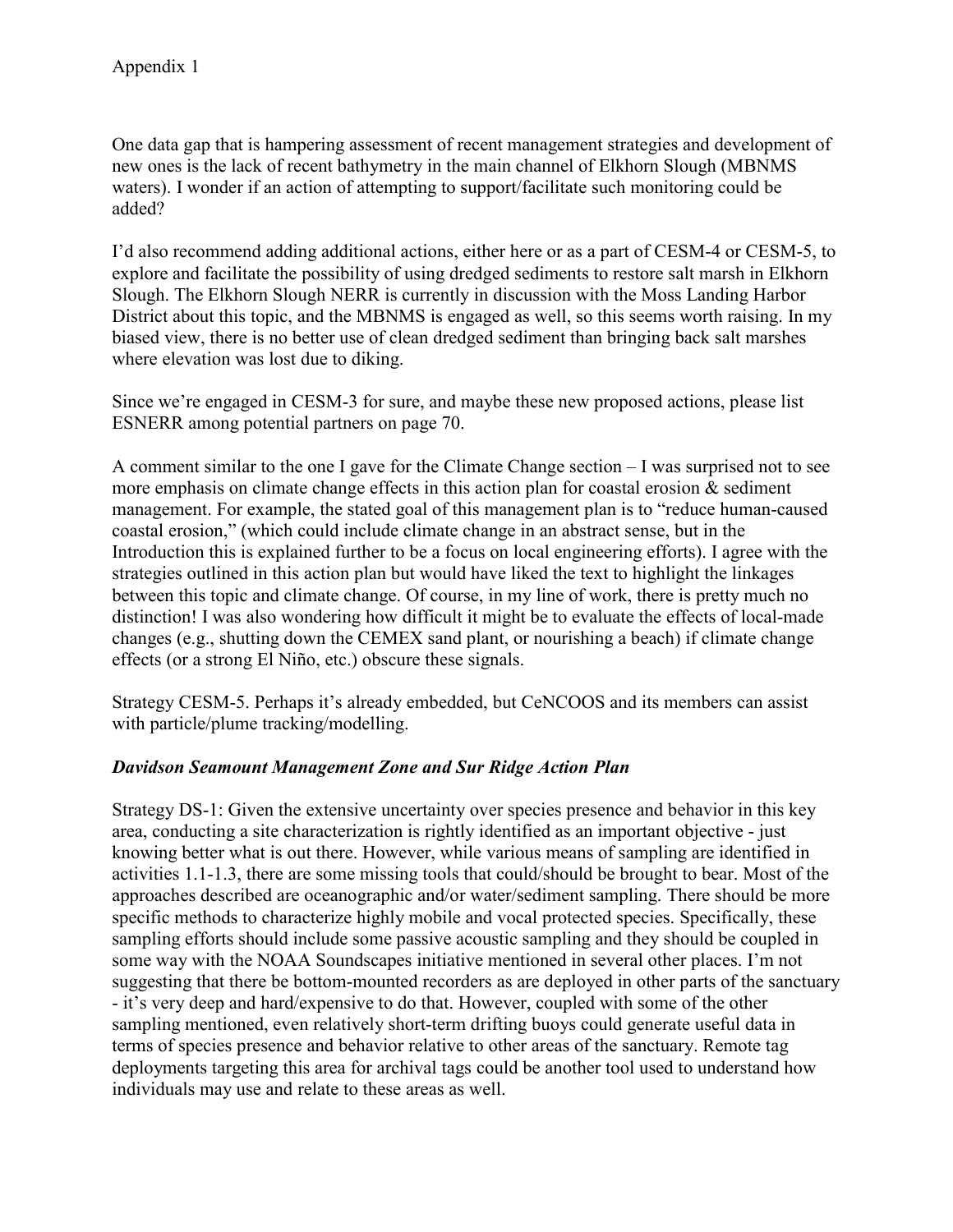Activity 1.1: I don't see any description of ongoing or anticipated future geology research. Seems like a high priority for understanding habitat quality and water quality (i.e., warm temperature seeps) for benthic fauna.

Activity 2.2: Add "and MLML" at the end.

## *From the Introduction regarding Davidson Seamount*

Pages 29 – 30: Regarding the text: "Seamounts create complex current patterns influencing sea life above them." Comment: I would agree but think that the sedentary invertebrate assemblages on the top and sides of seamounts are the primary ecologically important ones and that most fishes and other invertebrates associate with them. The currents and eddies above seamounts really depend upon the depth – more so, in shallower seamounts.

Pages 29 – 30: Regarding the text: "Commercially valuable fish species often concentrate around relatively shallow seamounts." Comment: Yes, relatively shallow – the DSM is quite deep.

Page 29, second half of last paragraph: The following text does not seem relevant to Davidson: "Evidence for concentrations of fish and zooplankton over seamounts due to enhanced primary productivity is sparse and some suggest productivity over seamounts is more influenced by the physical prevention of zooplankton diurnal diel migrations to deep water, making the zooplankton more vulnerable to predation. The proximity of the seamount summit to the sea surface is likely an important variable that could influence water column productivity but has not yet been definitively addressed."

Page 30: Regarding the statement "Davidson Seamount has large assemblages of corals and sponges adjacent to each other, which has not been observed at other seamounts." My question is: Not observed anywhere? Ever?

Page 37, third paragraph: Text: "Some threats exist, such as vessel traffic..." Does vessel traffic really have an impact at this depth? At the end of this sentence add "and potential changes in oxygen gradients."

#### *Emerging Issues Action Plan*

In general, the Emerging Issues Action Plan tends to put off to tomorrow what you have already done in developing this Plan. I think much of this should be rephrased from a "we will develop criteria" approach to a "we will use these criteria" approach. The following are examples:

Goal: "Develop a system to identify, track, and appropriately respond to emerging issues..." I think this Action Plan has already done this.

"MBNMS staff must develop and use a process to determine the importance and priority of issues as they arise." This Action Plan already describes this process.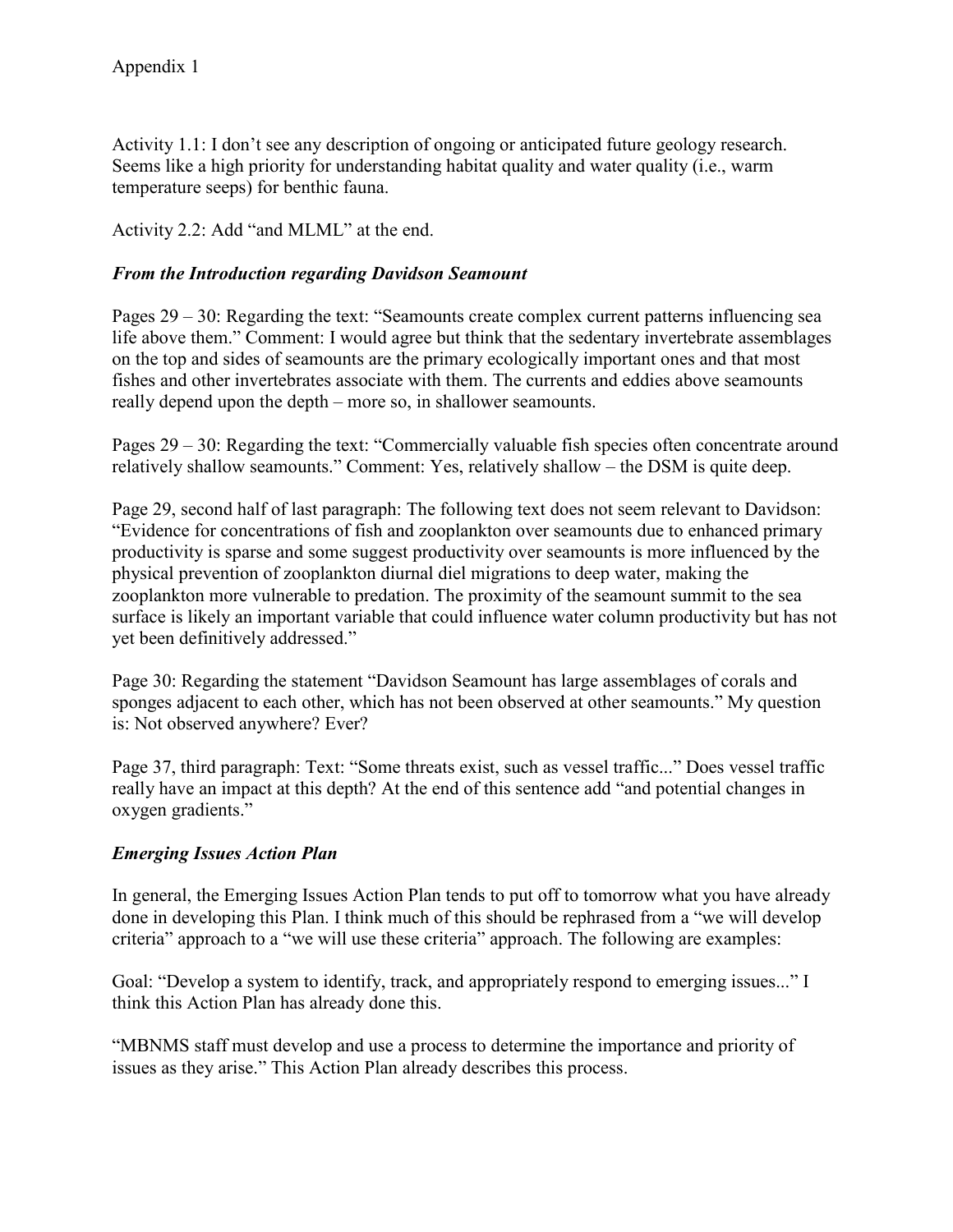Activity 2.1. "Identify and define criteria..." A good set of criteria is then listed. I suggest just stating these as criteria. Change is constant; these are good criteria over the next five years.

Activity 2.2: "Outline alternative categories and processes..." Again, the stated categories and processes are fine. Why say they need to be developed? Just present them here as the Plan.

Activity 2.3: "Identify process for bringing emerging issues forward to the Sanctuary Advisory Council where necessary." It seems the process is just to put them on the agenda when they reach a criterion threshold. Again, I think this activity has been completed.

One emerging issue that might be worth mentioning is aquaculture. There are thoughtful uses of aquaculture that accomplish conservation goals (such as using hatchery-raised abalone or oysters to increase numbers of decimated native populations, or harvest of cultured biomass from polluted waterbodies to reduce nitrate concentrations). There are also forms of aquaculture that are destructive of habitat or risk introduction of non-native species. MBNMS should probably be involved in discussion and perhaps development of a plan for the region in the coming decade.

# *Introduced Species Action Plan*

Managing pathways, p. 84: Since there is currently a push to increase offshore aquaculture, I'd strongly recommend some language here indicating that the MBNMS would oppose aquaculture of non-native species.

Strategy IS-6, Implementation in Elkhorn Slough, p. 86: I would propose adding an additional activity to minimize placement of extensive additional artificial hard substrates in the estuary, since these often host communities of non-native fouling species. Where hard substrates are deployed, efforts can be made to design or place them in ways to favor native over non-native cover. For instance, for oyster restoration, hard substrates can be deployed at the upper elevational limit of oysters, which is too high for the survival of most tunicates, sponges, and bryozoans. When possible, shoreline protection (of parking lots, bridges, etc.) could involve living shorelines (marsh with horizontal levees, or natural substrates to host oysters) rather than concrete, rip rap, etc., with the goal of enhancing native communities rather than non-native. This comment applies to artificial reefs.

Strategy IS-4. For partner collaboration, CeNCOOS is working with OPC, CDFW and others on integrating several data streams that will contribute to documenting occurrences of introduced species.

# *Marine Debris Action Plan*

Strategy MD-2: This is a pressing and dire issue with many animals dying on a regular basis in MBNMS. My comment is simply that these education and outreach programs, which are logically constructed and directed, should have sufficiently urgent and honest messaging given the importance of the issue. Too often I see educational materials that are a little too glossed over in terms of the real and gory impact of marine debris given that the materials are for kids and schools. I think we need to be candid and complete in how this is messaged, both in terms of the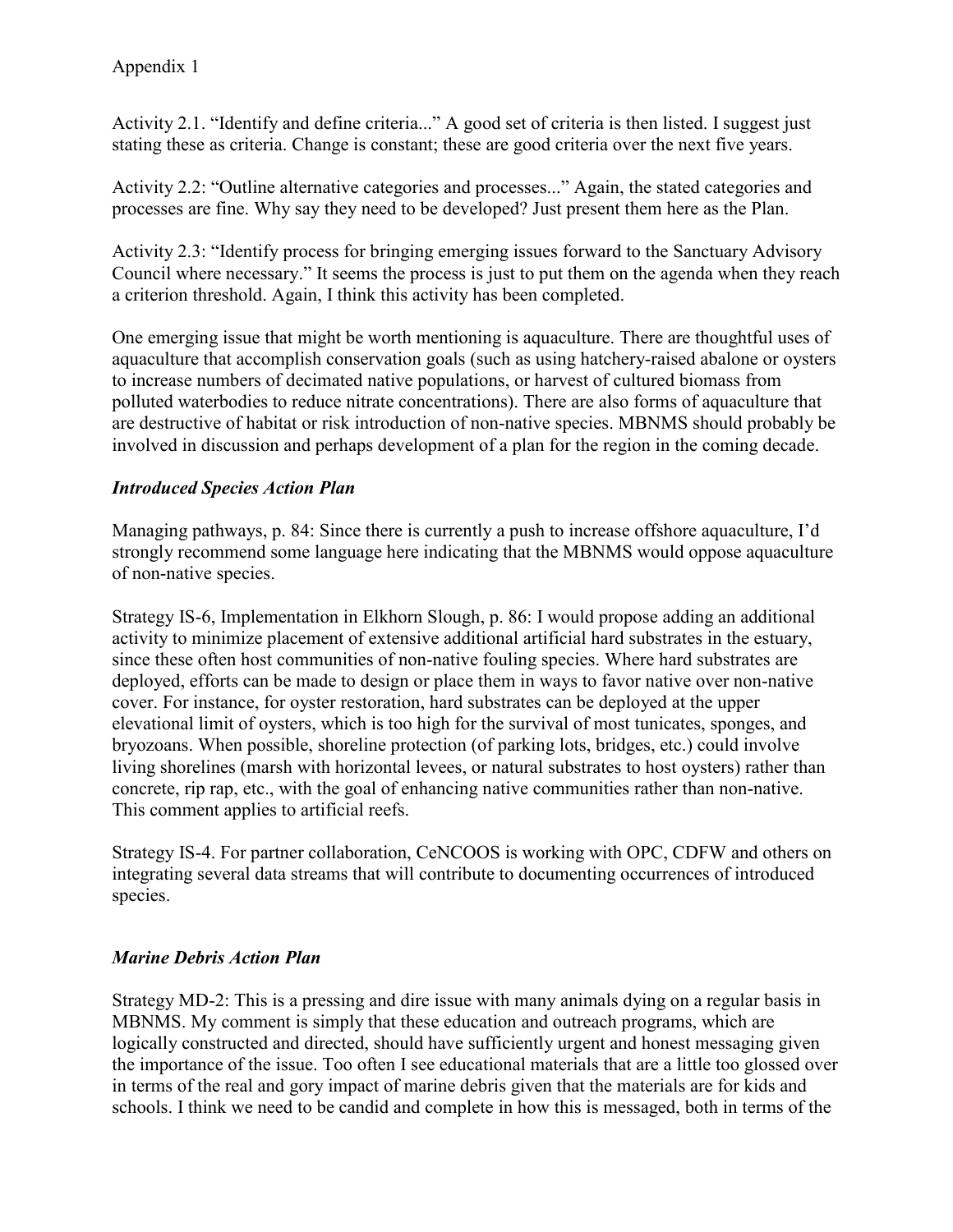reality of how debris kills animals and as specific as possible about goals of what people can do. Reflect the reality and urgency and don't softball it too much.

## *Water Quality Protection Program Action Plan*

Activity 1.3, p. 98 or somewhere here: I'd suggest explicitly indicating that MBNMS will be engaged in the various TMDL efforts in MBNMS waters, including the current nutrient/biostimulation TMDL in Elkhorn Slough. The Regional Water Board has gotten very little participation in this TMDL, and is seeking input on desired endpoints, on nutrient thresholds, etc. MBNMS involvement in this seems worth calling out, since sanctuary resources are directly impacted by nutrient pollution (algal mats choking out eelgrass, hypoxia decreasing flatfish production, etc.).

Activity 2.1. I'd love to see explicit mention of the need to better characterize agricultural pesticide effects on sanctuary resources in Elkhorn Slough -- very little is known about impacts on fish, sea otters, etc., and yet there is likely much to uncover here, since high concentrations are found.

Strategy WQ-6. HABMAP is a substantial and growing harmful algae bloom monitoring effort that includes multiple sites in the sanctuary (https://calhabmap.org), with a policy focused bulletin (e.g. https://sccoos.org/california-hab-bulletin/may-2020/) and soon to have multiple real-time monitoring systems operating through CeNCOOS.

Goal: Delete "to."

Page 95, 5th paragraph: Should the Golden Gate be listed as a discharge point for pollutants to MBNMS.

Page 95: Some mention should be made of mercury and PCBs in mussels, fish and marine mammals in Monterey Bay and elsewhere in MBNMS. You might ask Dane Hardin (CCLEAN) or Jay Davis at (SFEI) for the best recent summary.

AQWA is mentioned a dozen times. The website is separate from MBNMS. Do MBNMS staff maintain that website and calendar? I know direction of AWQA may be in flux, but should there be anything in this Management Plan about MBNMS staff's role in the future of AQWA? Feel free to disregard this comment if it raises more issues than it clarifies.

Activity 1.2: In the sentence... "MBNMS staff will review and provide comments on any NPDES permits discharging directly..." Delete "discharging" and replace with "for discharges".

Activity 1.7: Is this Activity still up to date? Has the MOA been renewed, or will it expire on September 1, 2020? That expiration date is before release of this Management Plan.

Activity 2.1: Aren't these research questions available in the Condition Report or Science Needs report? It's not ideal to have a plan to do planning. I'd take what we have and say the relevant research questions are in these reports (provide link and page numbers, etc.), Then the last sentence of this paragraph works great.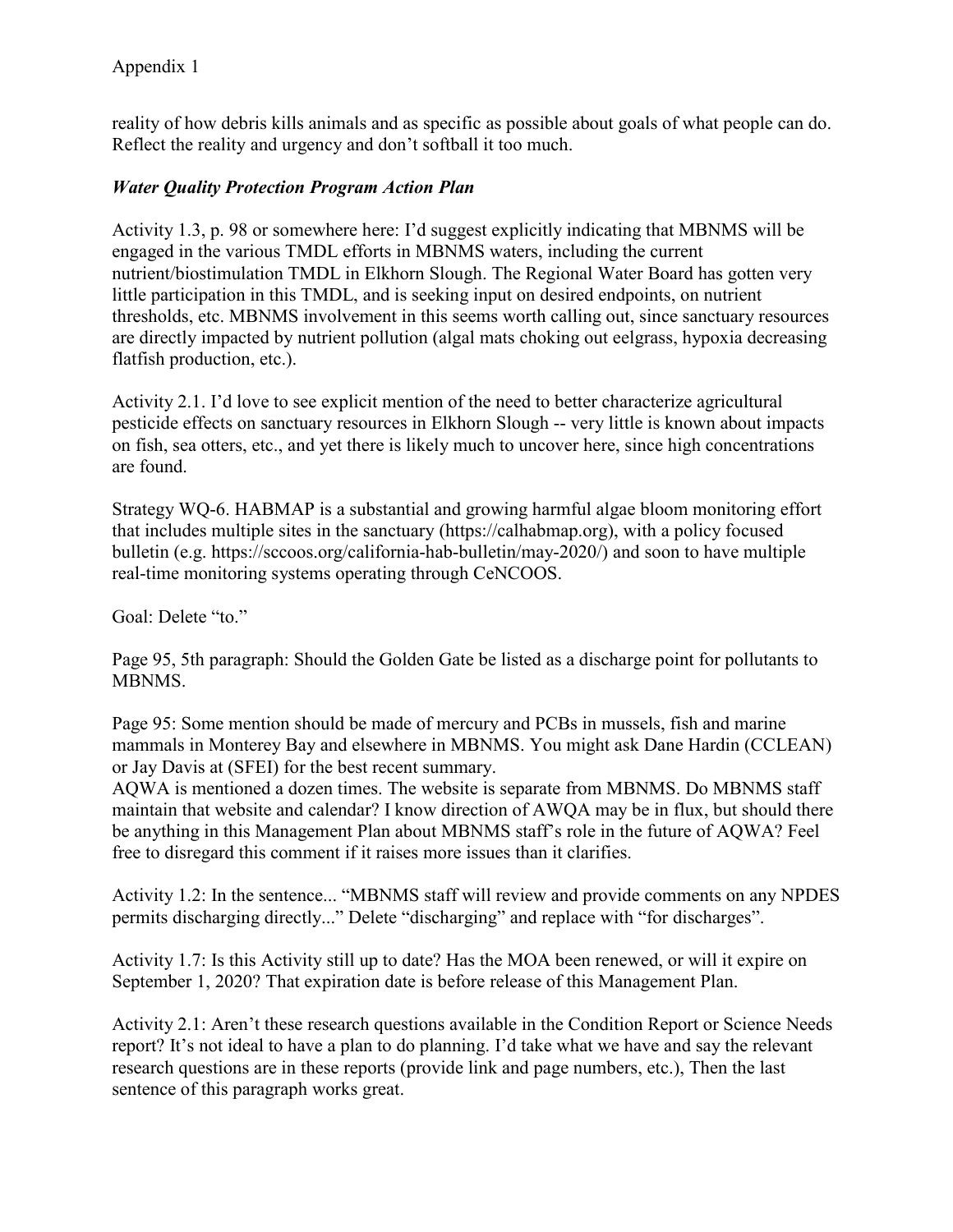Activity 2.2: Excellent.

Activity 2.4: You should mention that caffeine as a proxy for human waste. Otherwise it seems trivial.

Activity 2.5: This is the first mention of HAB. Should it be spelled out? (Note: There are very many places in the Plan where acronyms are not spelled out at first use. I expect this is by design for brevity (and I see the acronym appendix), so this comment can be disregarded, or else the whole document should be searched for first uses of acronyms so that they are spelled out there.)

Strategy WQ-4: First paragraph: Delete the phrase "...better calculate contaminant loading, informative for prioritizing true pollution problems." Replace with "better calculate contaminant loading and estimate pollutant exposure in coastal waters."

Activity 4.4, second line**:** Delete "any reports of."

Strategy WQ-5, Intro paragraph: Delete the sentence: "Other opportunities to inform and educate the public about water quality conditions will be used." This is what all the Activities describe. Potential Partners: Should you add "many municipal and county agencies"?

## *Wildlife Disturbance Action Plan*

Activity 7.3, p. 113: There are a lot of hooks and fishing line in sanctuary waters in Elkhorn Slough adjacent to the Moss Landing Wildlife area and Kirby Park. Partnering on efforts to provide disposal bins and educational signs about wildlife damage resulting from discarded materials would be great to consider.

Strategy WD-1: These kinds of disturbances are all spatially and temporally explicit based on when/where they occur and how this relates to potentially impacted species. All nine Activities listed here seem useful and relevant, but they could in some ways come together in identifying potentially important/vulnerable times and areas for disturbance to occur. Specifically, I would suggest that these activities, as well as examples directly from the Soundscapes project, would be logically culminated in a spatially and temporally explicit assessment of disturbance risk in different areas and seasons, especially for key species. I'm suggesting an integrated risk assessment based on patterns of distribution and behavior of animals and people. That could be turned into some targeted awareness and action that is tuned on a finer scale in location and time than this and previous Actions would seem to suggest. This is logically part of the compliance assessment mentioned, but it should be more specific about the spatial-temporal resolution of this and I think should be conducted in the form of risk assessment.

Strategy WD-3: Develop acoustic baseline profiles within MBNMS. This is a rapidly evolving situation with a lot of progress made since the Action Plan was likely written. But there is a lot of progress and more to say about this that is already happening that is not reflected in here. Main comment is that this is a lot further along and more explicit than this currently suggests is the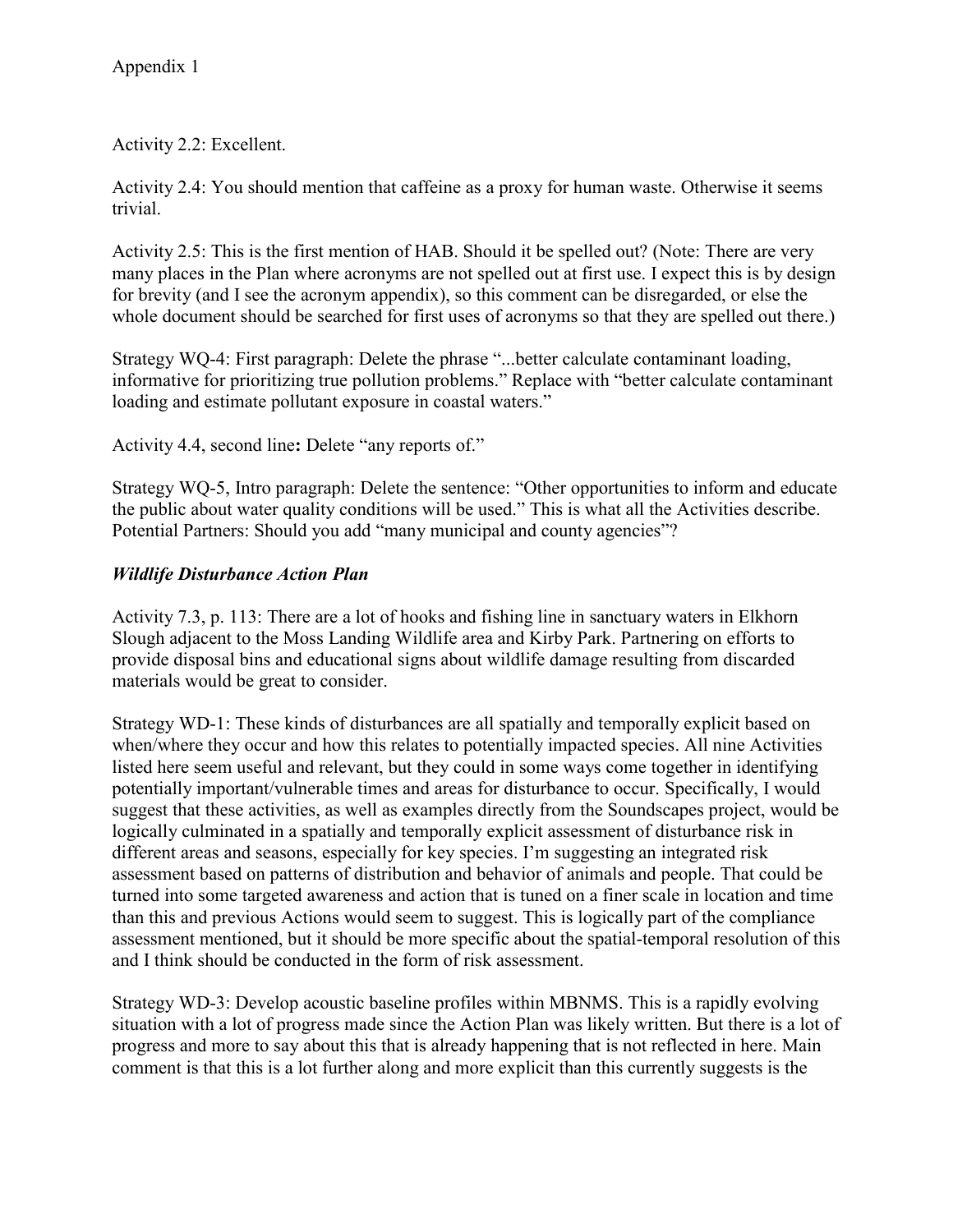case - which may be fine. But there are more things happening here already than are even called for in the Strategy. Suggest a slight update to this in the final plan with some of these details.

Activity 4.2: Include best management practices for minimizing acoustic interference with marine wildlife from motorized tour boat operations in the sanctuary wildlife etiquette guidelines (see Activity 1.2) and disseminate to tour operators. I'm just strongly seconding this and encouraging that it be as science-based as possible and that it take specific lessons/observations from the Soundscapes effort where different vessels are being characterized. Some little things in how the tour boats operate (like drifting to a stop versus putting vessel in reverse to stop) seem minor but could have major real acoustic impacts. Suggest focusing on some of these kinds of operational measures versus just distances/speeds.

Activity 4.3: This is very good and some great things happening with the display in the center. I would suggest that there be some specific mention/link here in the Action Plan to the Soundscapes project and specifically the "stories" about MBNMS that are being put together to address specific and related things (like seal bombs, cruise ships, etc).

## *Education, Outreach, and Communication Action Plan*

No Comments received.

# *Marine Spatial Planning Action Plan*

Strategy MSP-5: CeNCOOS is developing a curated data view tool that will be used by OPC, CDFW and others to describe MPA conditions, providing ready access to a variety of time series data for change in specific MPAs and bioregions. CeNCOOS is planning to mirror this capability for the NMS areas in our region, as well as for the BOEM call areas (see also Strategy MSP-7). This can also provide data streams for Strategy RM-2 (SIMoN) and RM-4 Activity 4.3.

## *Maritime Heritage Action Plan*

No Comments received.

## *Operations and Administration Action Plan*

No Comments received.

## *Research and Monitoring Action Plan*

The Research and Monitoring Action Plan was extensively reviewed by the RAP in the previous draft. This Action Plan looks very good. No suggested revisions were received. The actions related to long-term monitoring and information dissemination are consistent with the recommendations of the RAP.

## *Resource Protection Action Plan*